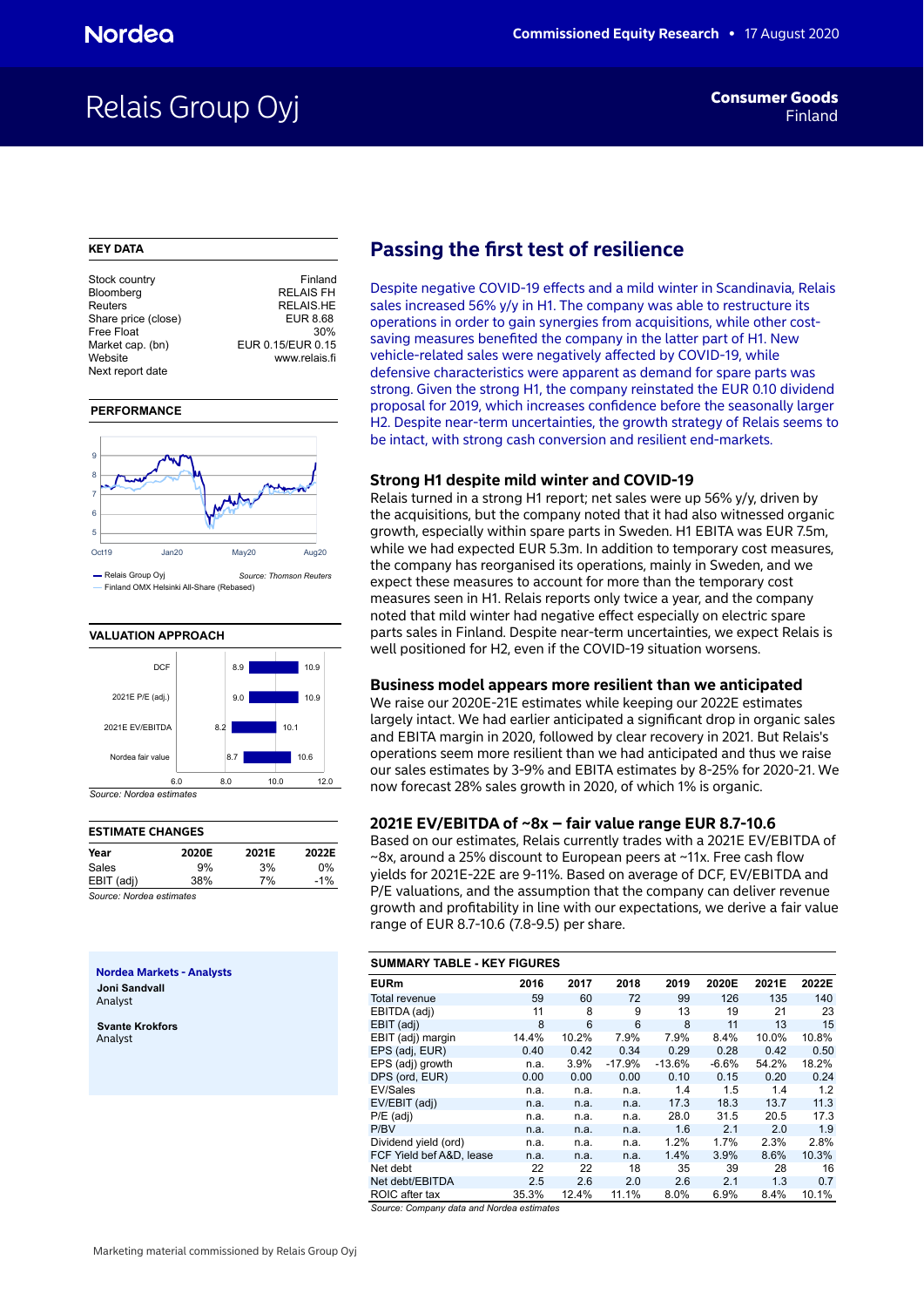## **Q2 deviation and result takeaways**

Relais reported a strong H1 despite negative COVID-19 effects and a mild winter. Net sales were EUR 59m and EBITA was EUR 7.5m. New vehicle-related sales were down, while spare parts sales were strong during in H1. The company reinstated its EUR 0.10 dividend proposal for 2019 after withdrawing it before the AGM. Acquisitions benefited the company both on sales and EBITA. Due to uncertainties related to COVID-19, the company could not offer new guidance for 2020, while long-term targets remain intact.

12% top line and 42% EBITA beat versus our estimates

### **H1 sales and EBITA above our expectations**

Relais reported H1 net sales of EUR 59m, 12% above our estimate. As the company reports according to FAS, and does amortisations for goodwill, the key line to follow is EBITA. H1 EBITA came in at EUR 7.5m, 42% above our estimate, and benefited from reorganisations and from an adjusted cost-base during the latter part of H1. EPS was EUR 0.06, while amortisation adjusted EPS was 0.29. The company reinstated the EUR 0.10 dividend proposal, which it had withdrawn before the AGM in May. As we view Relais as a growth company that seeks one or two bolt-on acquisitions annually, we do not view the dividend level as being relevant at the moment. Despite this, the reinstated dividend increases confidence for the more important second half of the year (more lighting solutions are sold during fall and winter months).

## **Two acquisitions in H1; liquidity remains strong**

Cash conversion (free cash flow/EBITDA) was strong at 94% (1% a year ago), which we see as positive since the company is actively looking for acquisitions to meet its 2024 implicit revenue target of EUR ~240m. Relais acquired TD Tunda Delar and SEC Scandinavia in H1. TD Tunga Delar is a Swedish-based wholesaler of spare parts and equipment for heavy-duty commercial vehicles, while SEC Scandinavia is an importer and wholesaler specialising in auxiliary and working lights, power management systems and automotive camera systems for commercial vehicles. Relais plans to buy one or two companies annually, and we believe the current market environment is favourable for Relais to expand its operations at a faster pace. Cash position stands at EUR 26.4m at the end of H1, while the company also has a EUR 7m multi-currency revolving credit facility that can be used to check account credit limits and bank guarantees, etc.

## **Threat of increased competition seems low**

We make the following remarks after the conference call:

- Despite the fact that the company does not currently provide organic growth figures, we think it has probably been in the black on organic growth in H1. Swedish spare part sales have been strong throughout H1, while after an initial drop during April-May, spare parts demand in Finland was strong. New vehicle-related sales were burdened in H1 (equipment sales for commercial vehicles like vans), but as demand appears to be picking up (based on new registrations), the H2 outlook is more promising.
- Regarding a second wave of COVID-19, the company is not overly worried and viewed itself as more prepared. During spring, the main worries were related to availability of components, while the company has now advanced its important lighting solution purchases, which is why we don't see a big threat to availability. According to the company, freight costs have remained intact.
- The company has not seen any changes in the competitive landscape. Amazon has announced its plans to enter the Swedish market (which will most likely involve the all of the Nordics, we note), although we do not see this as a threat for Relais. The company is not directly exposed to the consumer market, and Amazon could, in fact, even offer new sales channel for Relais's lighting solutions, we note.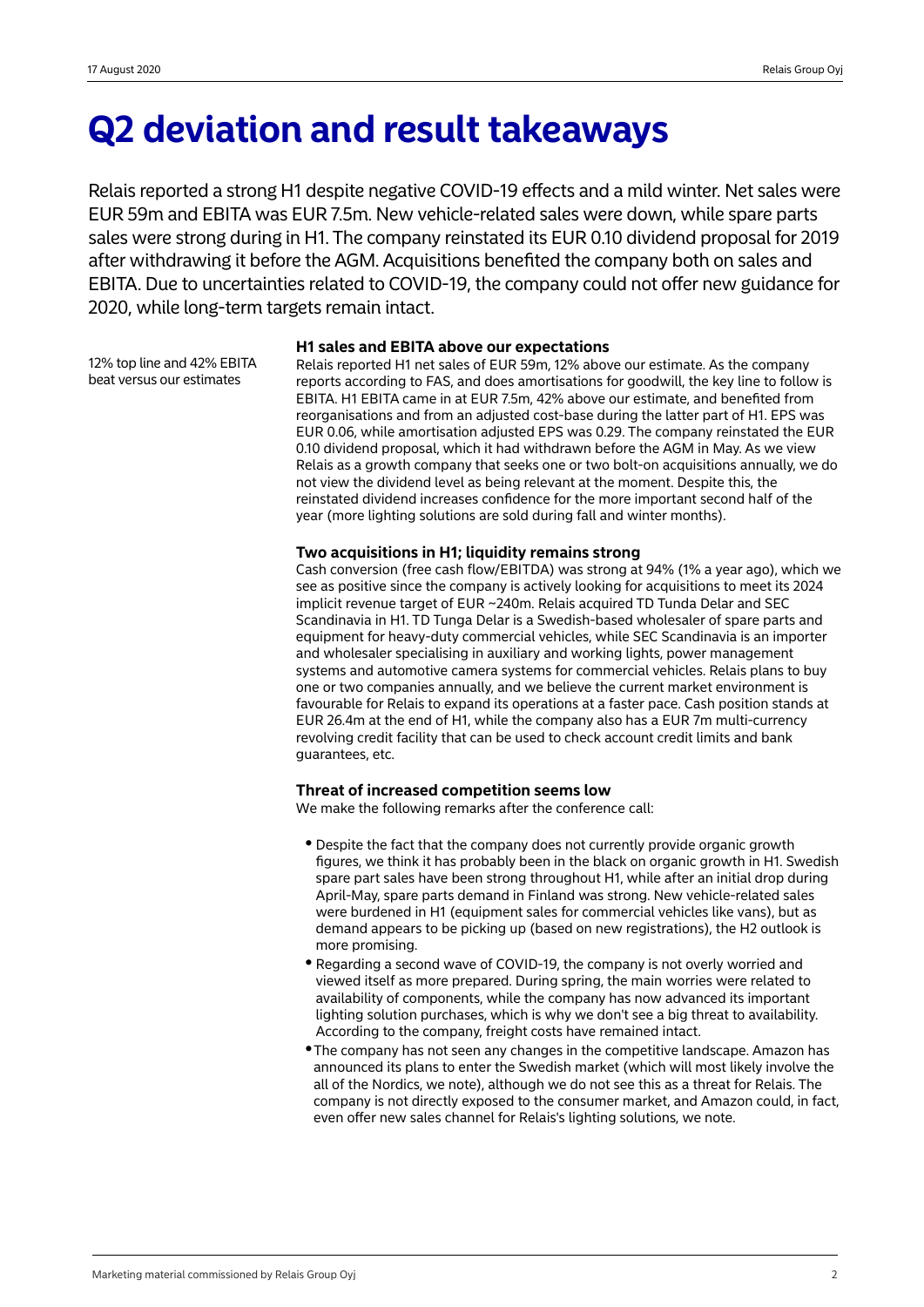## **H1 DEVIATION TABLE**

|                     | <b>Actual</b> | NDA est. |      | <b>Deviation</b>  | <b>Consensus</b> | <b>Deviation</b> |                   | Actual              |                   | Actual  |                   |
|---------------------|---------------|----------|------|-------------------|------------------|------------------|-------------------|---------------------|-------------------|---------|-------------------|
| <b>EURm</b>         | H1 2020       | H1 2020  |      | vs. actual        | H1 2020          | vs. actual       |                   | H <sub>2</sub> 2019 | h/h               | H1 2019 | y/y               |
| <b>Sales</b>        | 59.0          | 52.4     | 7    | 12%               | 53               | 7                | 11%               | 61.2                | $-4%$             | 37.7    | 56%               |
| Gross profit        | 20.3          | 17.0     | 3    | 19%               |                  |                  |                   | 20.7                | $-2%$             | 12.4    | 65%               |
| Gross margin        | 34.5%         | 32.5%    |      | 2.0 <sub>pp</sub> |                  |                  |                   | 33.8%               | 0.7 <sub>pp</sub> | 32.8%   | 1.7 <sub>pp</sub> |
| Adj. EBITA          | 7.5           | 5.3      | 2.2  | 42%               | 6.1              | 1.4              | 23%               | 9.1                 | $-18%$            | 3.9     | 93%               |
| Adj. EBITA margin   | 12.7%         | 10.1%    |      | 2.6 <sub>pp</sub> | 11.5%            |                  | 1.2 <sub>pp</sub> | 14.9%               | $-2.2pp$          | 10.3%   | 2.4 <sub>pp</sub> |
| <b>EBITA</b>        | 7.5           | 5.3      | 2.2  | 42%               |                  |                  |                   | 9.1                 | $-18%$            | 3.9     | 93%               |
| <b>EBITA</b> margin | 12.7%         | 10.1%    |      | 262%              |                  |                  |                   | 14.9%               | $-2.2pp$          | 10.3%   | 2.4 <sub>pp</sub> |
| <b>EBIT</b>         | 3.7           | 1.9      | 1.8  | 94%               | 2.8              | 1.8              | 29%               | 5.7                 | $-35%$            | 2.2     | 68%               |
| <b>EBIT</b> margin  | 6.2%          | 3.6%     |      | 261%              | 5.4%             |                  | 0.9 <sub>pp</sub> | 9.3%                | $-3.0pp$          | 5.8%    | 0.4 <sub>pp</sub> |
| <b>PTP</b>          | 2.3           | 1.0      | 1.28 | 123%              | 2.1              | 1.3              | 12%               | 2.3                 | 2%                | 0.2     | 878%              |
| Adj. EPS            | 0.29          | 0.19     |      | 53%               |                  |                  |                   | 0.41                | $-30%$            | 0.32    | $-8%$             |
| <b>EPS</b>          | 0.06          | 0.00     |      | n.m.              | 0.05             | 0.06             | 20%               | 0.05                | 12%               | $-0.03$ | $-300%$           |
| <b>DPS</b>          | 0.10          | 0.00     |      |                   |                  |                  |                   |                     |                   |         |                   |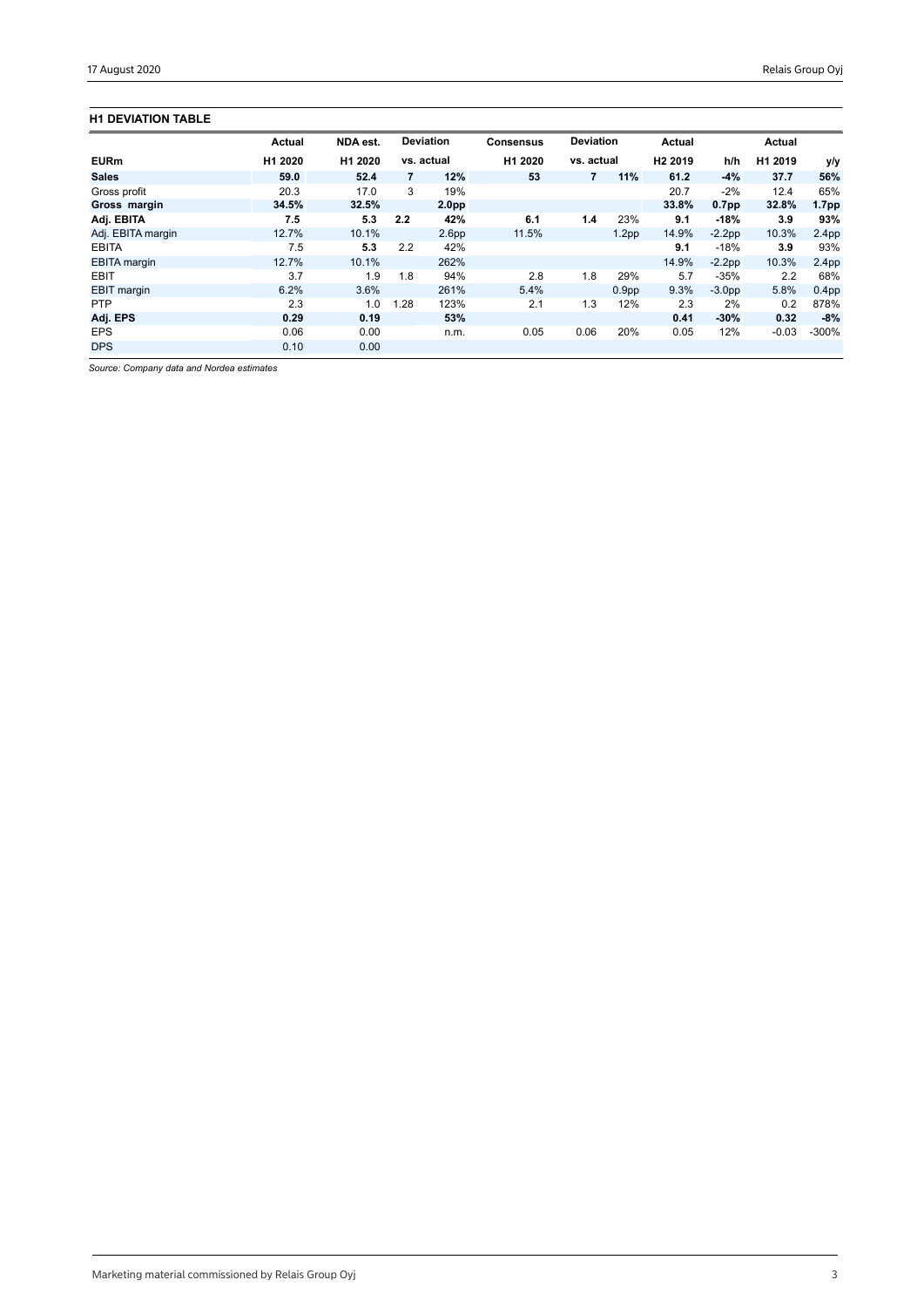## **Estimate revisions and financial targets**

### **Guidance for 2020**

Relais withdrew its financial guidance on 26 March amid COVID-19 and currently does not offer guidance for 2020. Previously, the 2020 guidance indicated clearly increasing net sales and operating profit, excluding amortisation of goodwill. We currently forecast a 28% increase in net sales and EUR 18.3m in adjusted EBITA (after EUR 13m in 2019).

### **Estimate revisions**

We lift our top-line estimate by 9% for 2020, while we nudge up our 2021 net sales estimate by 3%. On an adjusted EBITA level, we raise our 2020 estimate by 25%. For 2021-22, we raise our adjusted EBITA estimate 2-8%. We no longer anticipate a large drop in sales in 2020, leading to a lower rebound in 2021-22. We keep our 2020-22 dividend estimates intact, but note that if the company is able to renegotiate its financial agreement, which limits dividend payments, there is upward pressure in our dividend estimates.

#### **ESTIMATE REVISIONS**

|                     |                      | <b>New estimates</b> |       |       |                      | Old estimates |       |       |                      | Difference %      |                   |                   |
|---------------------|----------------------|----------------------|-------|-------|----------------------|---------------|-------|-------|----------------------|-------------------|-------------------|-------------------|
| <b>EURm</b>         | H <sub>2</sub> 2020E | 2020E                | 2021E | 2022E | H <sub>2</sub> 2020E | 2020E         | 2021E | 2022E | H <sub>2</sub> 2020E | 2020E             | 2021E             | 2022E             |
| <b>Sales</b>        | 67.4                 | 126                  | 135   | 140   | 63.9                 | 116           | 131   | 140   | 5%                   | 9%                | 3%                | $0\%$             |
| Gross profit        | 23.1                 | 43                   | 46    | 48    | 21.0                 | 38            | 44    | 48    | 10%                  | 14%               | 5%                | 2%                |
| Gross margin        | 34.3%                | 34.4%                | 34.5% | 34.6% | 32.9%                | 32.7%         | 33.9% | 34.0% | 1.4 <sub>pp</sub>    | 1.7 <sub>pp</sub> | 0.6 <sub>pp</sub> | 0.6 <sub>pp</sub> |
| Adj. EBITA          | 10.8                 | 18.3                 | 21.0  | 22.8  | 9.3                  | 14.6          | 19.5  | 22.2  | 16%                  | 25%               | 8%                | 2%                |
| Adj. EBITA margin   | 16.0%                | 14.5%                | 15.6% | 16.3% | 14.6%                | 12.5%         | 14.9% | 15.9% | 1.5 <sub>pp</sub>    | 1.9 <sub>pp</sub> | 0.7 <sub>pp</sub> | 0.4 <sub>pp</sub> |
| <b>EBITA</b>        | 10.8                 | 18.3                 | 21.0  | 22.8  | 9.3                  | 14.6          | 19.5  | 22.2  | 16%                  | 25%               | 8%                | 2%                |
| <b>EBITA</b> margin | 16.0%                | 14.5%                | 15.6% | 16.3% | 14.6%                | 12.5%         | 14.9% | 15.9% | 1.5 <sub>pp</sub>    | 1.9 <sub>pp</sub> | 0.7 <sub>pp</sub> | 0.4 <sub>pp</sub> |
| <b>EBIT</b>         | 7.0                  | 10.7                 | 13.4  | 15.1  | 5.8                  | 7.7           | 12.5  | 15.3  | 20%                  | 38%               | 7%                | $-1%$             |
| <b>EBIT</b> margin  | 10.4%                | 8.4%                 | 10.0% | 10.8% | 9.1%                 | 6.6%          | 9.6%  | 10.9% | 1.3 <sub>pp</sub>    | 1.8 <sub>pp</sub> | 0.4 <sub>pp</sub> | $-0.1$ pp         |
| <b>PTP</b>          | 6.1                  | 8.4                  | 11.9  | 13.6  | 5.0                  | 6.0           | 11.1  | 13.8  | 22%                  | 40%               | 8%                | $-1%$             |
| <b>EPS</b>          | 0.22                 | 0.28                 | 0.42  | 0.50  | 0.17                 | 0.18          | 0.40  | 0.52  | 26%                  | 57%               | 7%                | $-3%$             |
| <b>DPS</b>          |                      | 0.15                 | 0.20  | 0.24  |                      | 0.15          | 0.20  | 0.24  |                      | $0\%$             | 0%                | 0%                |

*Source: Nordea estimates*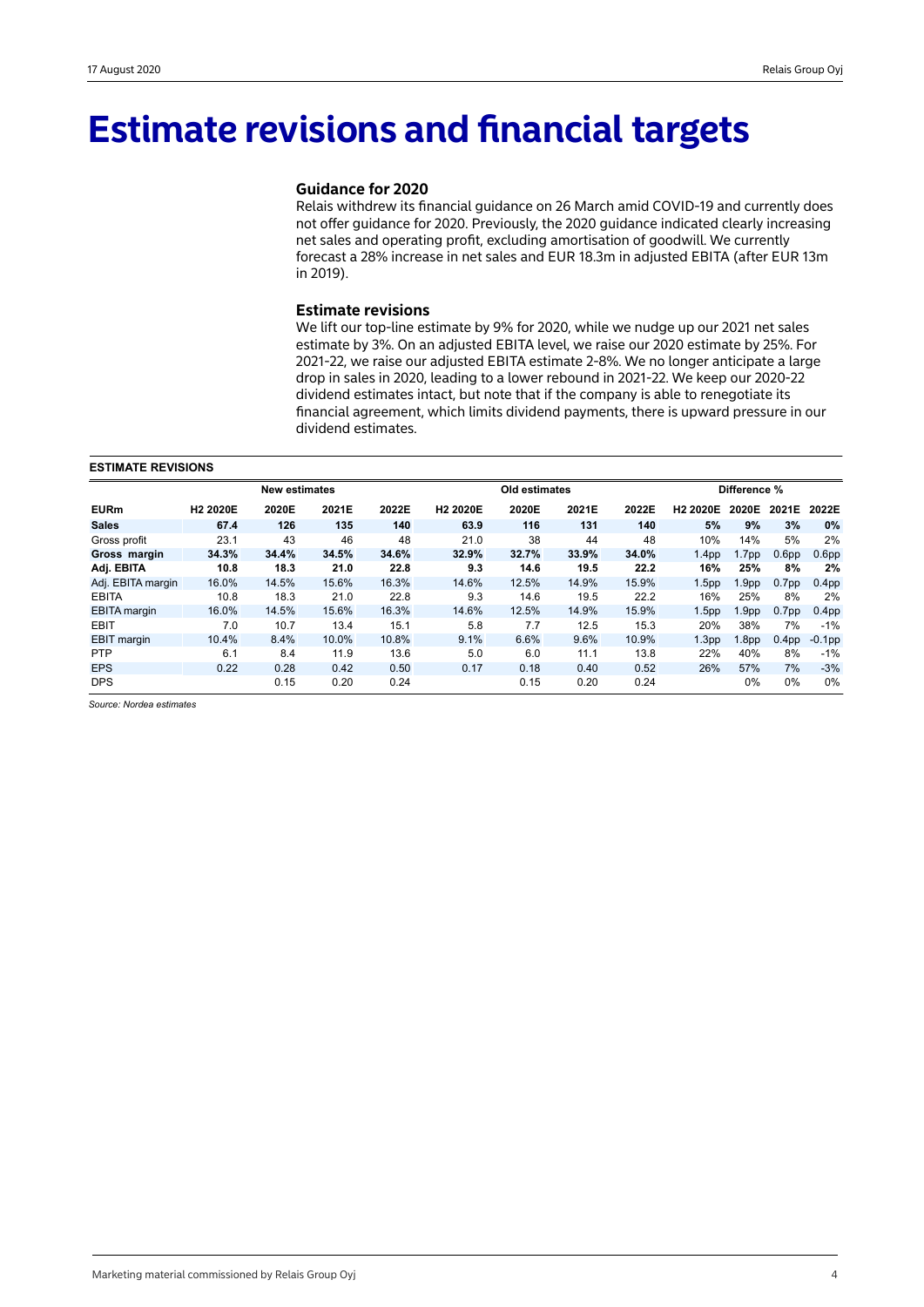## **Factors to consider when investing in Relais**

Relais is an importer and wholesaler of vehicle spare parts and equipment, operating in the independent vehicle spare part and equipment aftermarkets in the Nordics and the Baltics. The company has been listed in the First North marketplace of Nasdaq Helsinki since 2019. Relais aims to outgrow the market organically and is also actively seeking acquisition targets. A successful M&A strategy plays a crucial role in Relais as it aims to double sales by 2024, which is not possible on an organic basis. The Nordic vehicle spare part and equipment aftermarket is fragmented, which creates good opportunities for market consolidation. The company targets one to two add-on acquisitions per year. Relais aims to further improve its margins through a comprehensive product range, a digital platform and superior customer service. In 2011-19, average organic growth was 7%, while going forward, the pandemic will continue to test the defensive characteristics of Relais' target market. We currently forecast a 1% increase in organic sales in 2020, followed by faster growth in 2021-22, driven by market recovery and synergies from the acquisitions. Using a combination of valuation methods, we arrive at a fair value of EUR 8.7-10.6 per share for Relais.

| Market growth has been 1-3%<br>in recent years                                         | Relais operates in the growing independent aftermarket<br>Relais is one of the leading players in the Nordic independent vehicle spare part and<br>equipment aftermarket. According to the company, its market growth has been<br>between 1-3% in recent years, and the market is characterised by its defensive nature.<br>However, the current COVID-19 pandemic will most likely burden the market growth in<br>2020 due to lower new vehicle registrations affecting equipment and spare parts sales.<br>Nordic and Baltic cars parcs are among the oldest in Europe; older cars usually use<br>more independent aftermarket spare parts than Original Equipment Manufacturer<br>(OEM) parts, which creates a good base for independent aftermarket players. Relais is<br>not involved in retail channels and does not have own repair shops, operating only as<br>an importer and wholesaler. |
|----------------------------------------------------------------------------------------|----------------------------------------------------------------------------------------------------------------------------------------------------------------------------------------------------------------------------------------------------------------------------------------------------------------------------------------------------------------------------------------------------------------------------------------------------------------------------------------------------------------------------------------------------------------------------------------------------------------------------------------------------------------------------------------------------------------------------------------------------------------------------------------------------------------------------------------------------------------------------------------------------|
| Relais seeks to consolidate the<br>fragmented market                                   | Relais has been active in consolidating the fragmented market, in addition to achieving<br>good organic sales growth. Average organic growth in 2011-19 was some 7%, while<br>reported growth in the period was some 18% per year. The recent acquisitions of ABR<br>and Huzells almost doubled Relais' top line and created a more comprehensive product<br>offering. The company targets annual revenue synergies of EUR 6-8m from the<br>acquisitions by 2021, which are expected to be realised through cross-selling and<br>purchasing. In addition, the company acquired SEC Scandinavia and TD Tunga Delar in<br>2020.                                                                                                                                                                                                                                                                      |
|                                                                                        | The target market has defensive characteristics<br>Relais' target market has defensive characteristics. During economic downturns, people<br>tend to postpone their durable goods investments and choose less expensive                                                                                                                                                                                                                                                                                                                                                                                                                                                                                                                                                                                                                                                                            |
|                                                                                        | alternatives, which is visible in new car sales as well as in the sales of spare parts and<br>equipment. We note that the independent aftermarket is likely relatively less<br>vulnerable to economic downturns as independent parts are a substitute to more<br>expensive original equipment (OE).                                                                                                                                                                                                                                                                                                                                                                                                                                                                                                                                                                                                |
| The number of vehicles in the<br>target market increased with a<br>~2% CAGR in 2015-18 | According to local statistics, there are some 18.3m vehicles (cars and commercial<br>vehicles) in traffic in the Nordics and Baltics. The number of vehicles increased with a<br>1.9% CAGR in 2015-18, which combined with the high car age, creates a good base for<br>replacement parts and equipment. The growth in the number of vehicles is well in line<br>with Relais' view of 1-3% market growth in recent years.                                                                                                                                                                                                                                                                                                                                                                                                                                                                          |

### **Relais operates in the growing independent aftermarket**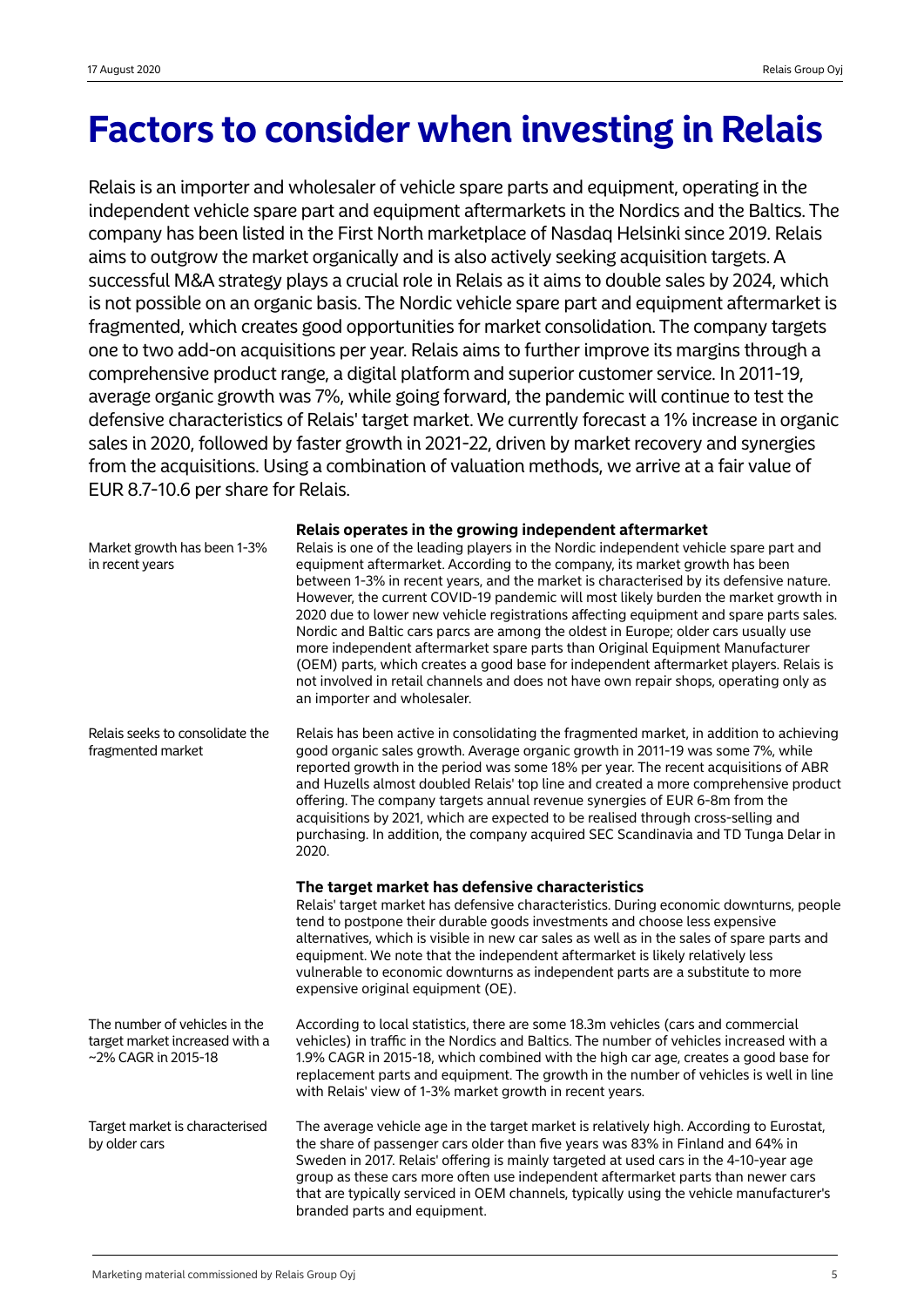

**NET SALES (EURm), SALES GROWTH (%) AND ACQUISITIONS**

*Source: Company data and Nordea estimates*

Relais specialises in electrical equipment and lighting solutions

#### **2018 PRO FORMA SALES SPLIT**



*Source: Company data*

#### **Wide product offering of global brands and private labels**

Relais has ~150,000 SKUs Relais currently has ~150,000 stock keeping units (SKU). The company offers its B2B clients a wide offering of global brands, in addition to its comprehensive range of private-label products, especially within lighting solutions. We estimate that private label accounts for some 20% of group sales, and they yield higher margins than branded products.

> Sourcing is done through hundreds of suppliers and no single supplier or customer accounts for more than 10% of revenue. Sourcing is organised in the group companies, but the company has centralised sourcing to some extend after the recent acquisitions.

Relais is specialised in vehicle electronics and spare parts, and it also has high exposure and expertise in the equipment market, more specifically in lighting solutions. The company markets its lighting solutions through strong private labels, as well as through global brands.

## **Finland and Sweden are the main markets for Relais**

Finland has been the main market for Relais for years, but after the recent acquisition, both Finland and Sweden accounted for roughly 46% of 2018 pro forma net sales. The company has not provided a pro forma sales split for 2019, but we forecast roughly 50% of 2020 net sales to come from the Swedish operations.

Relais has operated in Finland since 1996, while its larger expansion started in 2010. Since 2011, the company has expanded its footprint and now operates in Finland, Sweden, Norway, Denmark, Estonia, Latvia and Lithuania. Across these countries, Relais has strong expertise, especially in vehicle electronics, spare parts and lighting solutions. It is major supplier of LED-based ancillary, work and alarm lighting.

#### **Finland**

Relais serves clients in Finland through **Startax,** which specialises in electrical equipment and spare parts for cars and commercial vehicles. Startax has ~60,000 stock-keeping-units (SKU) from nearly all leading brands and manufacturers globally. Logistics are handled through the Lempäälä 16,000 square metre main logistics centre.

#### **Sweden**

In Sweden, Relais operates through four companies. **Avimex** is specialised in power management and lighting solutions for commercial and heavy vehicles. **ABR**  specialises in spare parts for passenger cars and light commercial vehicles, while **Huzells** is specialised in spare parts for commercial vehicles and heavy vehicles. **TD**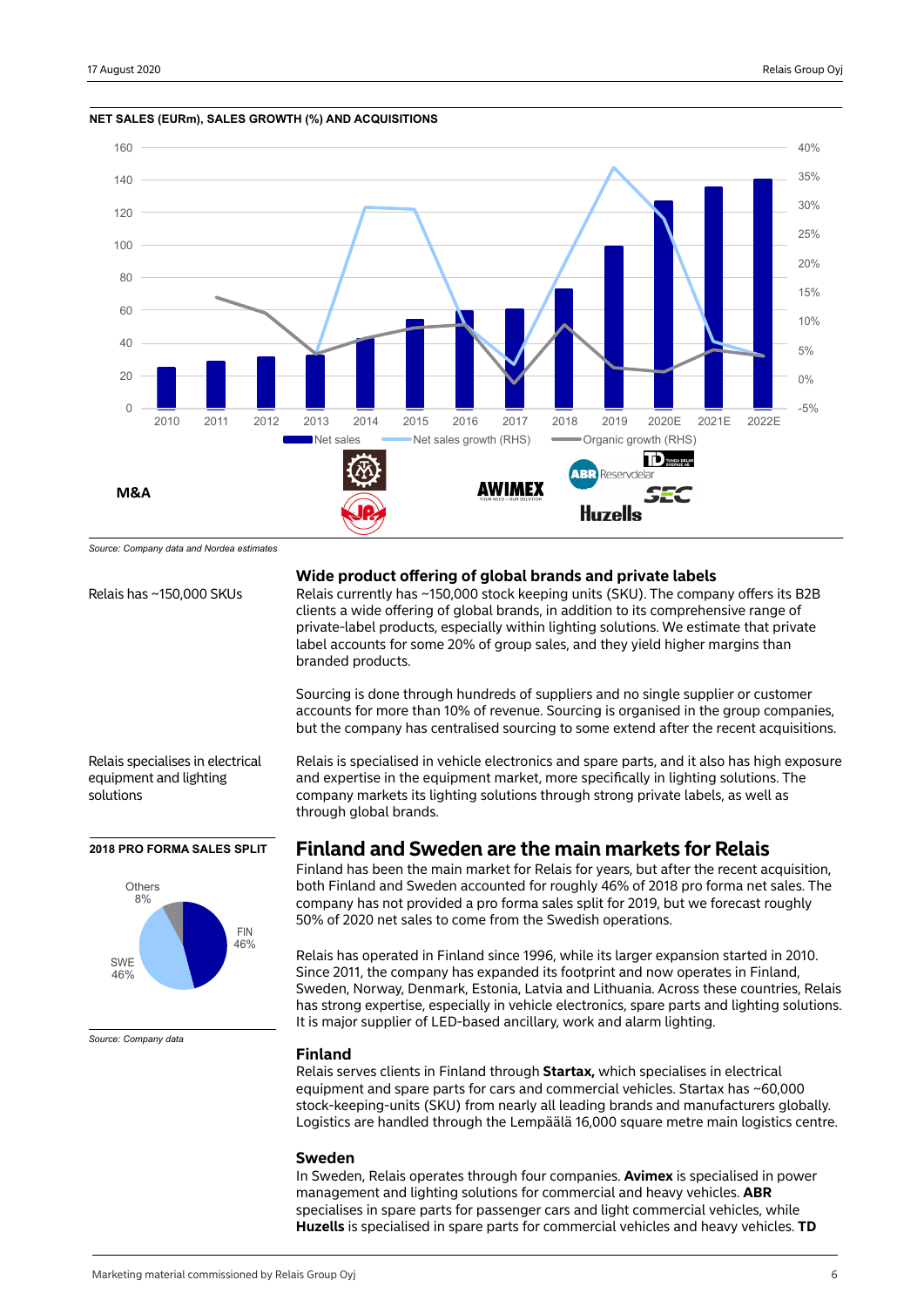**Tunga Delar** is a wholesaler of spare parts and equipment for heavy vehicles.

#### **Other countries**

In addition to Finland and Sweden, Relais operates in Denmark and in the Baltics. In Denmark, the freshly acquired company is **SEC Scandinavia**, which is specialised in lighting solutions. In the Baltics, Relais operates through Startax.

#### **RELAIS BRANDS, LOCATIONS AND SPECIALITIES**

|            | <b>STARTAX</b>                                           | <b>ABR</b> Reservdelar                          | I <sup>†</sup> Huzells | <b>AWIMEX</b>                                  | TUNGA DELAR<br>SVERIGE AB            | SEC                                          |
|------------|----------------------------------------------------------|-------------------------------------------------|------------------------|------------------------------------------------|--------------------------------------|----------------------------------------------|
| Locations  | FIN, SWE, NOR<br>and the Baltics                         | <b>SWE</b>                                      | <b>SWE</b>             | <b>SWE</b>                                     | <b>SWE</b>                           | <b>DEN</b>                                   |
| Vehicles   | Passenger cars,<br>commercial<br>vehicles                | Passenger cars,<br>light commercial<br>vehicles | Commercial<br>vehicles | Commercial<br>vehicles                         | Heavy-duty<br>commercial<br>vehicles | Commercial<br>vehicles                       |
| Speciality | Electrical parts<br>and equipment,<br>lighting solutions | <b>Brake systems</b>                            |                        | Electrical<br>equipment,<br>lighting solutions |                                      | Lighting and<br>Spare parts camera solutions |

*Source: Company data and Nordea*

by 2024

Relais aims to double net sales

## **Strategy**

## **M&A-driven growth strategy**

Relais' strategy leans on organic growth and consolidation of the market. The company aims to outgrow the market organically (according to the company, annual market growth has been 1-3% in recent years), and it seeks one to two bolt-on acquisitions per year. The target is to double net sales (from EUR 119m pro forma sales in 2018) by 2024, implying 2024 revenue of EUR ~240m. The company targets EUR 6-8m in annual net sales synergies from the acquired ABR and Huzells, mainly from cross-selling and purchasing. The acquired companies specialise in different categories, which is why we think cross-selling could be a good way to increase sales. Cost synergies are most likely only minor and mainly related to purchasing, as all acquired companies continue as own entities.

The Nordic spare part and equipment market is fragmented. Relais' main competitors are larger and more vertically integrated, while Relais targets more niche markets where it has successfully established a strong position (eg electrical components and lighting). According to Statistics Finland, there were roughly 1,000 companies in Finland classified as wholesaler or retailer of motor vehicle parts or accessories in 2018. In Sweden, the respective number of companies was around 2,400 in 2018 (source: Statistics Sweden).

#### **Three strategy cornerstones**

Relais has three cornerstones for its current strategy period:

## **1. Organic growth**

Relais aims to outgrow the market by expanding into new product categories as well as from cross-selling between its established and acquired businesses. On top of this, the company targets additional sales by acquiring new clients.

#### **2. Growth via M&A**

Relais targets accelerating growth via acquisitions and to be a consolidator in the Nordic and Baltic vehicle aftermarket sector. The company is actively looking at potential target companies, mainly wholesalers and equipment and service providers. The company aims to acquire 1-2 companies per year during its five-year strategy period.

#### **3. Improved profitability**

Relais aims to create value for its customers via a superior customer experience, a modern digital platform and a wide product range. The company intends to capitalise on the growing passenger- and commercial vehicle market in the Nordics and the Baltics.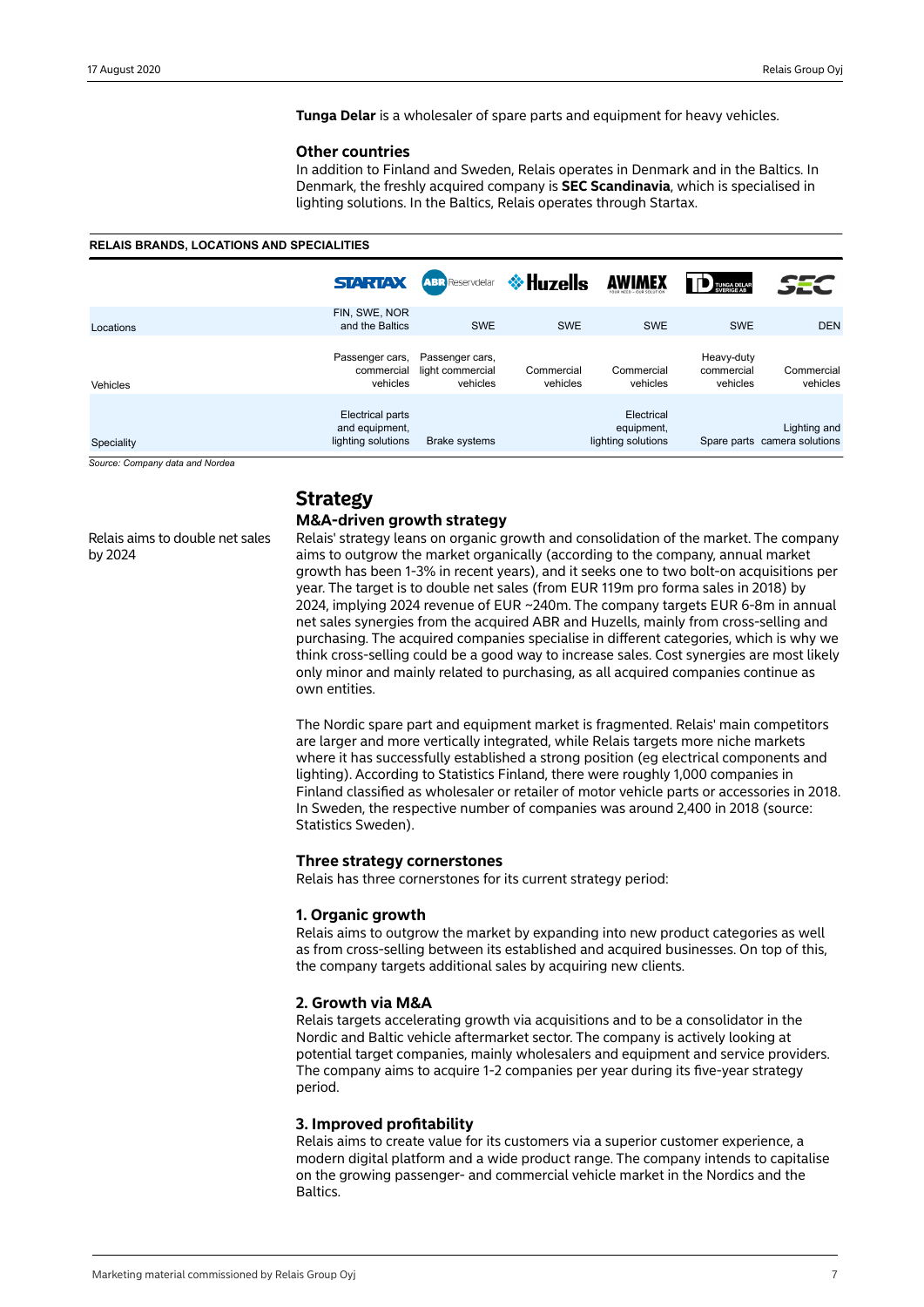## **Financials**

### **Strong top-line growth set to continue**

We expect organic sales to grow 1% in 2020 and 4-5% in 2021-22...

As a result of the recent acquisitions, Relais top-line growth should continue strong in 2020. However, due to COVID-19, we forecast only 1% top-line growth in 2020 on an organic basis, followed by 4-5% growth in 2021-22. Underlying demand for spare parts has held up well during the crisis, while we expect a fairly fast recovery for commercial vehicle registrations. Cross-selling opportunities with acquired businesses should further support sales.

...with a 3.1 bp EBITA margin improvement

We forecast improving EBITA margins, mainly driven by scale benefits in sourcing and higher underlying margins in ABR and Huzells. In addition, the company has been reorganising its operations, mainly in Sweden. The company has a proprietary digital platform that should support margin expansion, new customer acquisition and customer retention. Relais' adjusted EBITA was 13.1% in 2019; we forecast a 3.1 bp improvement to 16.3% in 2022.





*Source: Company data and Nordea estimates*

## **FAS accounting burdens reported EPS**

Relais currently reports under FAS accounting, which allows amortisation of goodwill. However, these amortisations are not tax deductible, leading to higher tax payments and lower EPS. We use adjusted figures in our valuation to reflect IFRS accounting in order to achieve better comparability with peers.

We forecast a ~22% dividend payout ratio for 2020-22

The company has financial agreements that forbid annual dividend payments in excess of EUR 4m. Our dividend assumption reflects this covenant, which we see likely to be removed at the latest by the end of current financial agreement in May 2023. We project a dividend payout ratio of around 22% of adjusted EPS for 2020-22. The company targets a dividend payout ratio over 30% of adjusted EPS, which we believe will be the case when its current financial agreement ends. Even a payout ratio above 30% would leave headroom for the company's M&A strategy, we believe.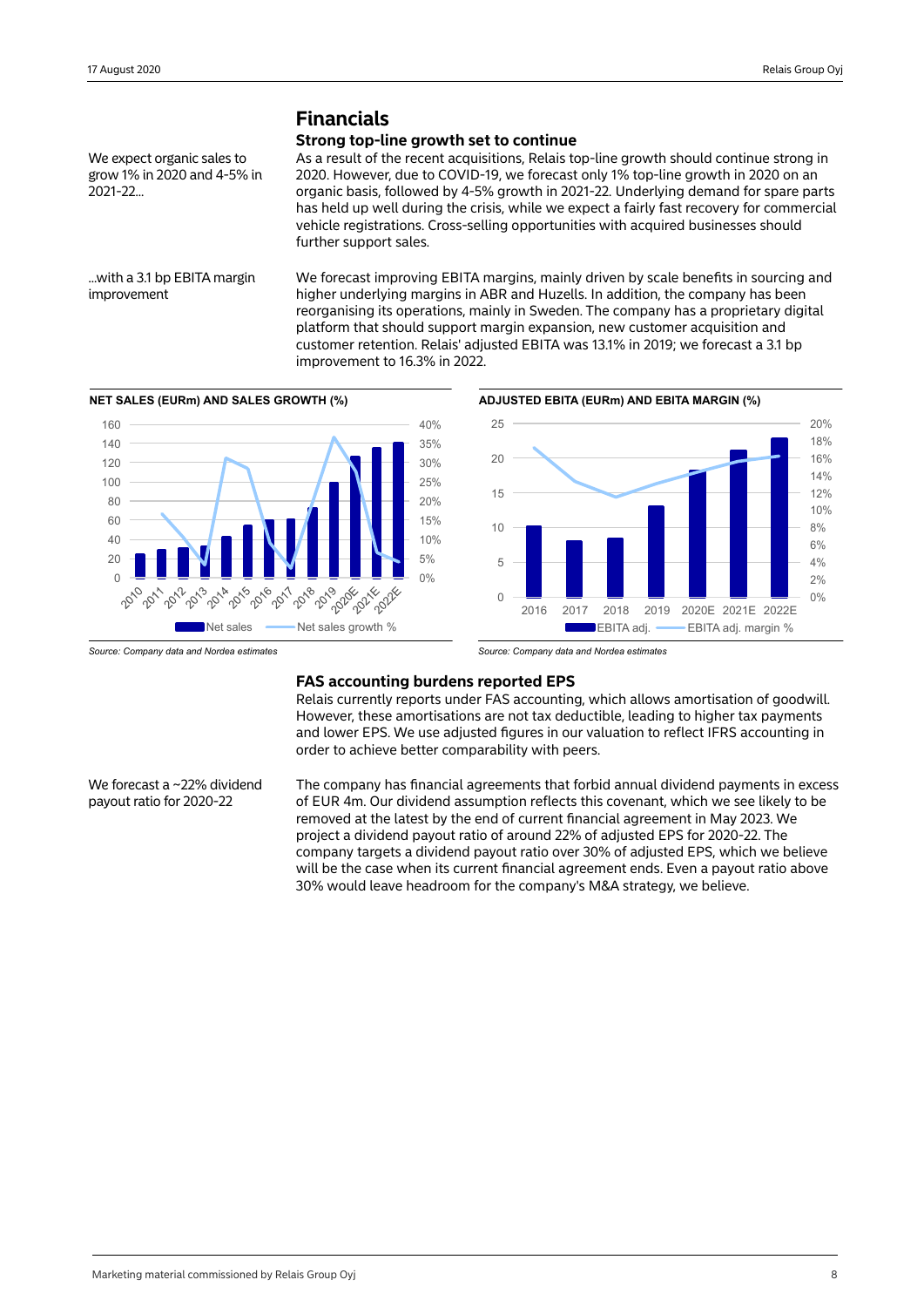

**EPS, ADJUSTED EPS, DPS (EUR), AND DIVIDEND PAYOUT RATIO (%)**

*Note: In the calculation of 2016-18 EPS, the average number of shares is 8.6. For 2019, the average number of shares is 11.6 million, and for 2020E-22E, the average number of shares is 16.8 million. Source: Company data and Nordea estimates*

## Balance sheet deleveraged after the IPO

#### **Balance sheet and cash flows**

Relais has significantly deleveraged its balance sheet after its IPO, taking down net gearing from 112% in 2018 to 54% in 2019. During H1 2019, Relais raised around EUR 50m in additional net debt to fund the acquisitions of ABR and Huzells, and it raised EUR 20m in new equity in the IPO.

Low capital expenditures Cash flow of EUR 2m from operations was burdened by IPO costs in 2019. For 2020, we expect EUR 6m, with a EUR -7m impact from increased inventories as the company facilitates cross-selling in the acquired businesses, and has prepared for possible COVID-19 related shortages. Due to low capital expenditure (we forecast around EUR 0.4m annually in 2020-22), we expect strong free cash flow yields of around 9-11% in 2021-22.







*Source: Company data and Nordea estimates*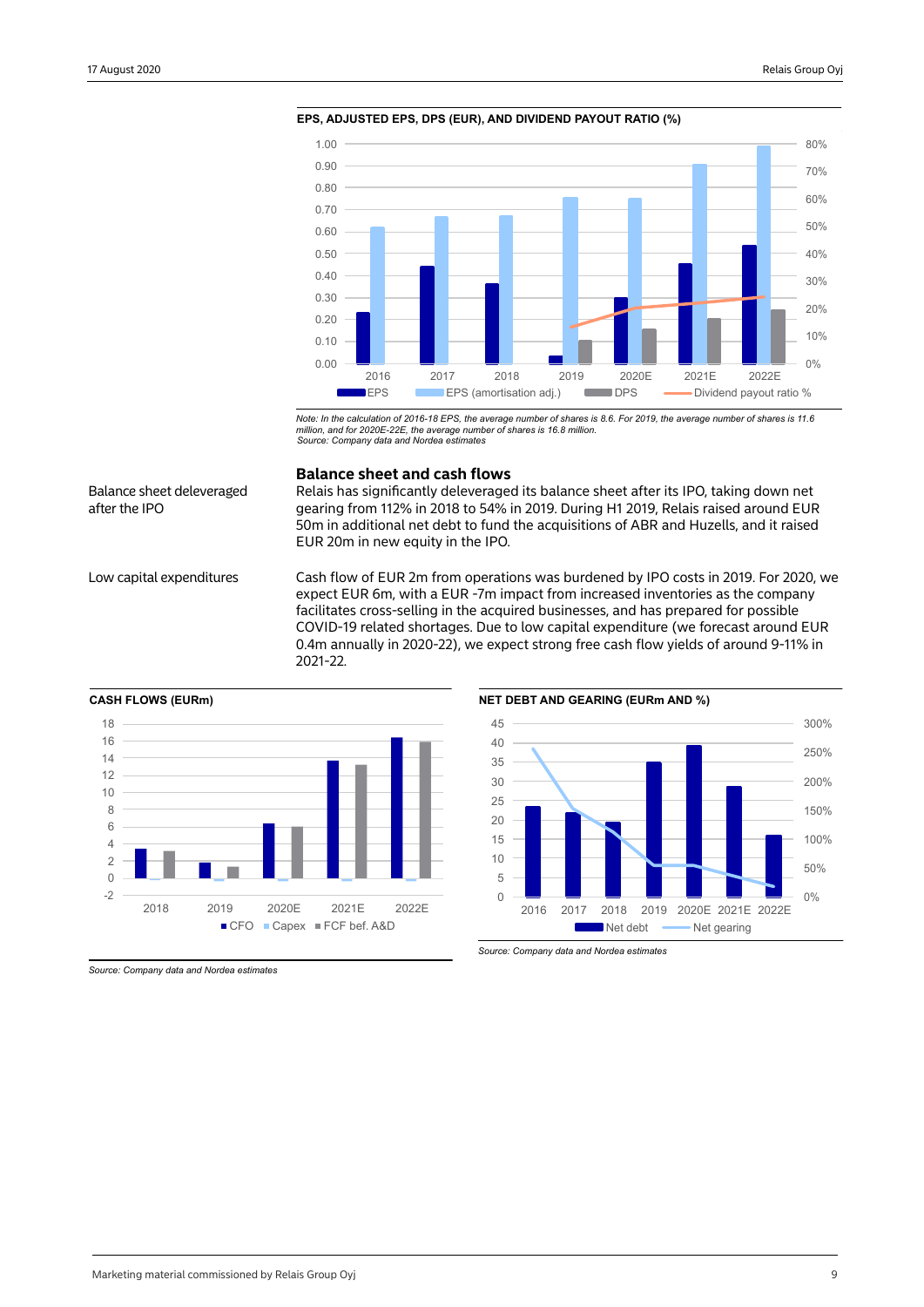## **Valuation**

We analyse Relais using a variety of valuation methods, including a peer multiples-based valuation and a discounted cash flow (DCF) valuation. In our approach to valuation, we only include the organic growth potential and exclude any impact of potential future M&A. Relais has what we consider to be a solid financial position after its recent IPO, and we believe the company will use its strong balance sheet to execute its growth strategy, including M&A. Using a combination of valuation methods, we derive a valuation range of EUR 8.7-10.6 (7.8-9.5) per share.

Our valuation does not include M&A

#### **Background**

We acknowledge Relais' ambition to continue high growth, which includes a significant M&A growth component. However, as the potential targets and their size and fundamentals are as yet unknown, we refrain from including any speculative M&A in our estimates.

We use a range of valuation methods to derive a fair value for Relais. In our analysis, we compare Relais to what we consider its most relevant peers using valuation multiples such as EV/EBITDA and P/E multiples. We also use a standard DCF model. The table below shows our valuation peer group.

## **PEER VALUATION TABLE**

|                             |      | EV / Sales |       |       | EV / EBITDA |       |       | <b>EV/EBIT</b> |       |       | P/E   |       |
|-----------------------------|------|------------|-------|-------|-------------|-------|-------|----------------|-------|-------|-------|-------|
|                             | 2019 | 2020E      | 2021E | 2019  | 2020E       | 2021E | 2019  | 2020E          | 2021E | 2019  | 2020E | 2021E |
| Peer group                  |      |            |       |       |             |       |       |                |       |       |       |       |
| Advance Auto Parts Inc      | 1.1x | 1.2x       | 1.1x  | 10.2x | 12.0x       | 10.5x | 13.3x | 16.7x          | 13.8x | 17.8  | 23.3  | 18.3  |
| Auto Partner Sa             | 0.8x | 0.7x       | 0.5x  | 9.6x  | 9.0x        | 8.3x  | 14.5x | 10.5x          | 9.8x  | 16.0  |       |       |
| Autozone Inc                | 2.6x | 2.7x       | 2.6x  | 12.0x | 12.8x       | 12.1x | 14.0x | 15.1x          | 14.3x | 17.3  | 18.2  | 16.4  |
| Inter Cars Sa               | 0.5x | 0.5x       | 0.5x  | 10.0x | 12.5x       | 11.8x | 13.9x | 13.6x          | 15.8x | 14.4  | 13.6  | 10.3  |
| Camping World Holdings Inc. | 0.8x | 0.9x       | 0.8x  | 25.0x | 10.1x       | 10.2x | 28.4x | 12.0x          | 12.7x |       | 15.1  | 14.1  |
| Dometic Group Ab (Publ)     | 2.1x | 2.4x       | 2.1x  | 12.2x | 16.3x       | 11.9x | 16.5x | 24.1x          | 15.7x | 22.4  | 43.2  | 21.0  |
| <b>Halfords Group Plc</b>   | 0.7x | 0.8x       | 0.7x  | 4.8x  | 10.9x       | 8.6x  | 10.6x | 37.9x          | 28.8x | 5.0   | 18.7  | 11.0  |
| Mekonomen Ab                | 0.9x | 0.9x       | 0.8x  | 6.3x  | 7.0x        | 6.4x  | 11.7x | 17.2x          | 13.5x | 8.0   | 10.3  | 7.8   |
| O'Reilly Automotive Inc.    | 3.5x | 3.4x       | 3.3x  | 16.1x | 14.7x       | 14.9x | 18.4x | 16.9x          | 17.1x | 24.2  | 21.8  | 21.2  |
| Thule Group Ab              | 4.3x | 4.3x       | 4.0x  | 22.2x | 22.8x       | 19.5x | 24.7x | 25.8x          | 21.7x | 31.0  | 32.9  | 27.6  |
|                             |      |            |       |       |             |       |       |                |       |       |       |       |
| Peer group average          | 1.7x | 1.8x       | 1.7x  | 12.9x | 12.8x       | 11.4x | 16.6x | 19.0x          | 16.3x | 17.3  | 21.9  | 16.4  |
| Peer group median           | 1.0x | 1.0x       | 1.0x  | 11.1x | 12.3x       | 11.2x | 14.3x | 16.8x          | 15.0x | 17.3x | 18.7x | 16.4x |
|                             |      |            |       |       |             |       |       |                |       |       |       |       |
| US peers' average           | 2.0x | 2.0x       | 2.0x  | 15.8x | 12.4x       | 12.0x | 18.5x | 15.2x          | 14.5x | 19.8x | 19.6x | 17.5x |
| European peers' average     | 1.5x | 1.6x       | 1.4x  | 10.9x | 13.1x       | 11.1x | 15.3x | 21.5x          | 17.5x | 16.1x | 23.7x | 15.5x |
|                             |      |            |       |       |             |       |       |                |       |       |       |       |
| Relais (Nordea)             | 1.8x | 1.5x       | 1.3x  | 9.8x  | 9.9x        | 8.1x  | 22.1x | 16.9x          | 13.5x | 31.5x | 20.5x | 17.3x |
|                             |      |            |       |       |             |       |       |                |       |       |       |       |

*Source: Refinitiv*

## **EV/EBITDA-based valuation of EUR 8.2-10.1 per share**

Based on our EUR 21.4m EBITDA estimates for 2021 and an accepted valuation multiple range of 7.8-9.2x (midpoint: 8.5x), we arrive at a fair value range of EUR 8.2-10.1 per share for Relais. We believe that the European peers' valuation multiples are more relevant, as these companies operate closer to the relevant markets for Relais. Also the profitability and growth profiles of the European peers are more like Relais', in our view.

#### **P/E-based valuation of EUR 9.0-10.9 per share**

Using our EUR 0.90 amortisation-adjusted EPS estimates for 2021, we arrive at a fair value range of EUR 9.0-10.9 per share using P/E multiples of 9.9-12.1x (midpoint: 11.0x).

#### **What if Relais achieves its top-line target by 2024?**

Relais targets to double net sales by 2024. If the company could achieve sales of EUR 240m in 2024 with an EBITDA margin of 16.5% (EUR 39.6m), and with 2024 net debt of EUR 78m, we calculate an equity value of EUR 10.8 per share when using an EV/ EBITDA multiple of 8.5x, which discounted to the end of 2020 equals EUR 10.8. However, with similar assumptions and when using the US peer group 2021 average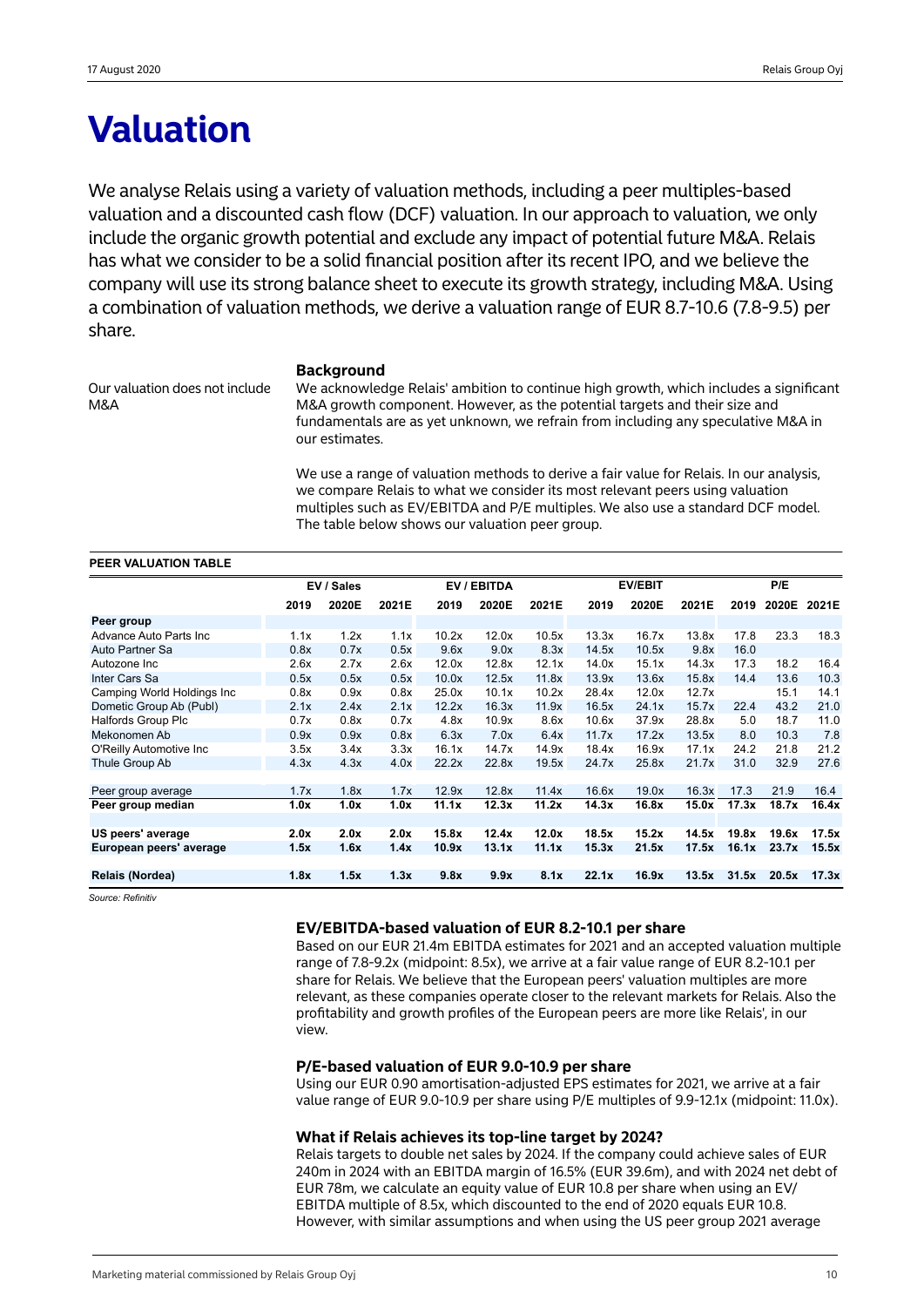multiple of 12.0x, the equity value would be as high as EUR 23.6 per share, which discounted to the end of 2020 equals EUR 17.2.

### **DCF model**

A discounted cash flow (DCF) model is one of the most common ways to evaluate the intrinsic value of a business, so we also use this method to estimate the value of Relais. A DCF model discounts the value of all future cash flows to their present value using the weighted cost of capital (WACC). The WACC takes into account the expected returns or both equity and bondholders of a company. A DCF valuation can be described by the following steps:

- Discount a company's free cash flows at WACC to derive the total company's enterprise value (EV).
- Identify which parts of the total enterprise value are related to debt holders and non-equity claims.
- Deduct all components that are not related to the equity holders' claim to derive equity value for the company. The equity value is then divided by the number of outstanding shares to achieve a DCF-based share price.

We find DCF to be a good valuation method for Relais since it takes into account the fundamental drivers of a company, such as the cost of capital, growth rates, reinvestments rates etc. The main appeal of a DCF model is that it only takes into account a company's cash flows instead of accounting-based earnings. A disadvantage is that it is relatively sensitive to changes in input values.

### **DCF-based valuation of EUR 8.9-10.9 per share**

In our DCF model, we value Relais based on the current business, assuming no additional value-adding acquisitions and that sales CAGR will be 3.4% in 2020E-25E, and subsequently 2% in perpetuity, meaning that organic growth is roughly the same as the average rate of inflation. We also assume Relais will maintain its profitability level at an adjusted EBIT margin of 11.5% in the long run. We use a cost of debt of 4% in our DCF model, as the current level is unlikely to persist in the long term. We also assign the company a long-term equity weight of 50% in our DCF model.

| <b>WACC COMPONENTS</b>      |              | <b>DCF VALUATION</b>             |              |               |  |  |  |  |  |
|-----------------------------|--------------|----------------------------------|--------------|---------------|--|--|--|--|--|
| <b>WACC components</b>      |              | <b>DCF</b> value                 | Value        | Per share     |  |  |  |  |  |
| Risk-free interest rate     | $2.0\%$      | <b>NPV FCFF</b>                  | 192          | $10.4 - 12.4$ |  |  |  |  |  |
| Market risk premium         | 4.5%         | (Net debt)                       | $-35$        | $-2.1$        |  |  |  |  |  |
| Forward looking asset beta  | nm           | Market value of associates       | $\Omega$     | 0.0           |  |  |  |  |  |
| Beta debt                   | 0.1          | (Market value of minorities)     | 0            | 0.0           |  |  |  |  |  |
| Forward looking equity beta | $2.2 - 1.6$  | Surplus values                   | $\mathbf{0}$ | 0.0           |  |  |  |  |  |
| Cost of equity              | 12.1-9.3%    | (Market value preference shares) | 0            | 0.0           |  |  |  |  |  |
| Cost of debt                | 4.0%         | Share based adjustments          | $\Omega$     | 0.0           |  |  |  |  |  |
| Tax-rate used in WACC       | 30%          | Other adjustments                | $\mathbf{0}$ | 0.0           |  |  |  |  |  |
| Equity weight               | 50%          | Time value                       | 10           | 0.6           |  |  |  |  |  |
| <b>WACC</b>                 | $7.4 - 6.1%$ | <b>DCF Value</b>                 | 150-184      | $8.9 - 10.9$  |  |  |  |  |  |

*Source: Nordea estimates*

*Source: Nordea estimates*

| <b>DCF ASSUMPTIONS</b>            |           |         |         |         |         |          |       |
|-----------------------------------|-----------|---------|---------|---------|---------|----------|-------|
| Averages and assumptions          | 2020-25   | 2026-30 | 2031-35 | 2036-40 | 2041-45 | 2046-50  | Sust. |
| Sales growth, CAGR                | 3.4%      | 2.0%    | 2.0%    | 2.0%    | 2.0%    | 2.0%     |       |
| EBIT-margin, excluding associates | 11.5%     | 11.5%   | 11.5%   | 11.5%   | 11.5%   | 4.5%     |       |
| Capex/depreciation, x             | 0.1       | 0.20    | 1.00    | 1.00    | 1.00    | 1.00     |       |
| Capex/sales                       | 0.3%      | 0.3%    | 0.3%    | 0.3%    | 0.3%    | 0.3%     |       |
| NWC/sales                         | 40%       | 40%     | 40%     | 40%     | 40%     | 40%      |       |
| FCFF. CAGR                        | $-221.2%$ | 0.6%    | 2.0%    | 2.0%    | 2.0%    | $-20.2%$ | 2.0%  |

*Source: Nordea estimates*

#### **DCF valuation sensitivity**

To test the robustness of our base-case scenario, we perform a sensitivity analysis by varying our EBIT margin, sales growth and WACC assumptions. We note that the derived DCF fair value is especially sensitive to the WACC assumptions, implying that changes in the company's risk profile could significantly impact the fair value assessment in either direction.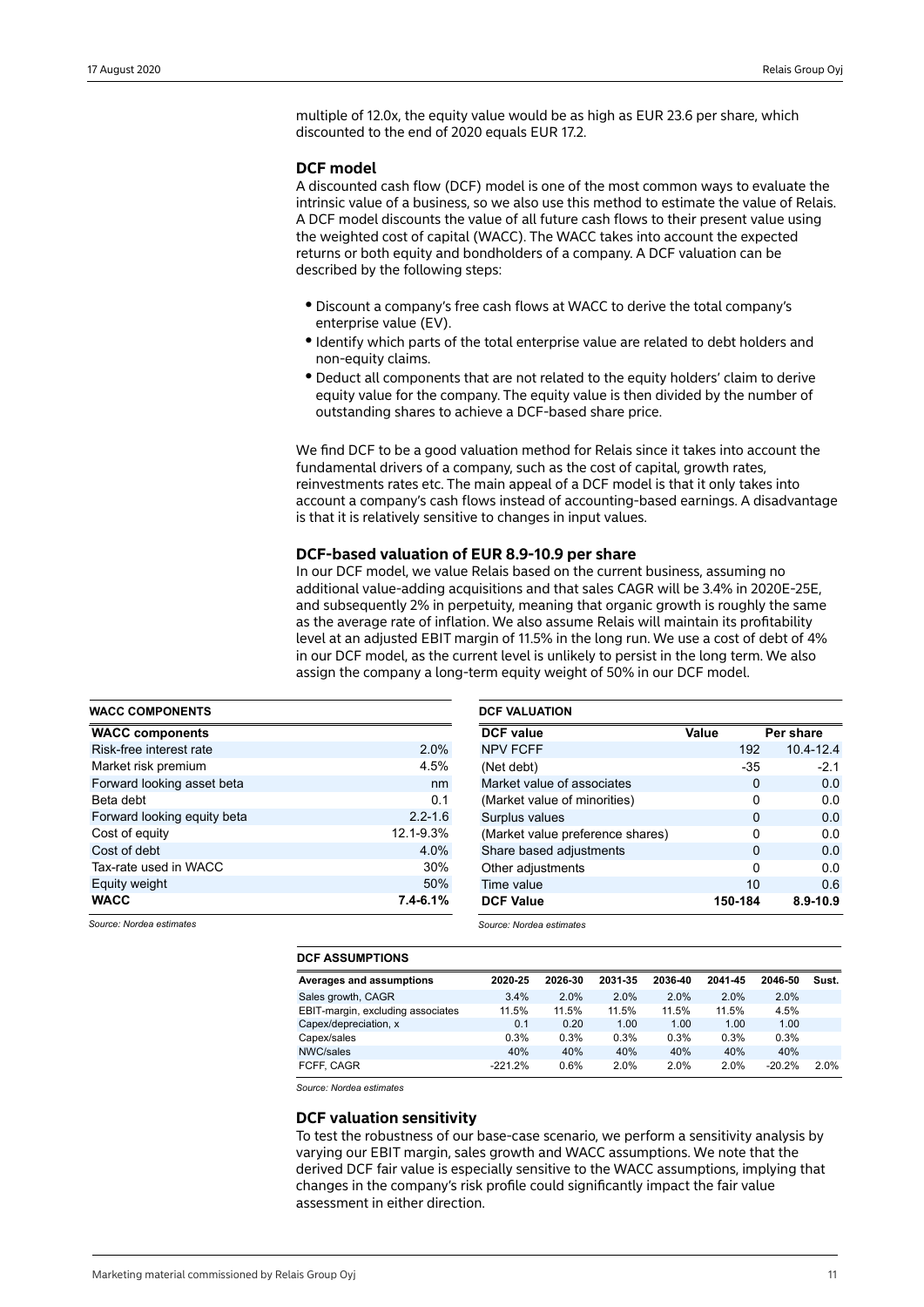When we use sensitivities of ±0.5 pp for WACC, ±0.5 pp for sales growth and ±0.5 for EBIT margin change, our DCF model gives us a value range of EUR 8.7-11.4 per share.

#### **SENSITIVITY OF OUR DCF MODEL**

|                    |           |           |          | <b>WACC</b>         |           |           |
|--------------------|-----------|-----------|----------|---------------------|-----------|-----------|
|                    |           | 6.2%      | 6.4%     | 6.7%                | 6.9%      | 7.2%      |
|                    | $+0.5$ pp | 11.4      | 10.9     | 10.4                | 10.0      | 9.5       |
| <b>EBIT margin</b> | $+0.3$ pp | 11.1      | 10.6     | 10.2                | 9.7       | 9.3       |
| change             |           | 10.9      | 10.4     | 9.9                 | 9.5       | 9.1       |
|                    | $-0.3pp$  | 10.6      | 10.1     | 9.7                 | 9.3       | 8.9       |
|                    | $-0.5$ pp | 10.3      | 9.9      | 9.5                 | 9.1       | 8.7       |
|                    |           |           |          |                     |           |           |
|                    |           |           |          | <b>WACC</b>         |           |           |
|                    |           | 6.2%      | 6.4%     | 6.7%                | 6.9%      | 7.2%      |
|                    | $+0.5$ pp | 11.2      | 10.7     | 10.2                | 9.8       | 9.4       |
| Sales growth       | $+0.3$ pp | 11.0      | 10.5     | 10.1                | 9.6       | 9.2       |
| change             |           | 10.9      | 10.4     | 9.9                 | 9.5       | 9.1       |
|                    | $-0.3pp$  | 10.7      | 10.3     | 9.8                 | 9.4       | 9.0       |
|                    | $-0.5$ pp | 10.6      | 10.1     | 9.7                 | 9.3       | 9.0       |
|                    |           |           |          |                     |           |           |
|                    |           |           |          | Sales growth change |           |           |
|                    |           | $-0.5$ pp | $-0.3pp$ |                     | $+0.3$ pp | $+0.5$ pp |
|                    | $+0.5$ pp | 10.1      | 10.3     | 10.4                | 10.5      | 10.7      |
| <b>EBIT margin</b> | $+0.3$ pp | 9.9       | 10.0     | 10.2                | 10.3      | 10.4      |
| change             |           | 9.7       | 9.8      | 9.9                 | 10.1      | 10.2      |
|                    | $-0.3pp$  | 9.5       | 9.6      | 9.7                 | 9.8       | 9.9       |
|                    | $-0.5$ pp | 9.3       | 9.4      | 9.5                 | 9.6       | 9.7       |
|                    |           |           |          |                     |           |           |

*Source: Nordea estimates*

### **Valuation conclusion**

Based on the assumption that Relais can deliver revenue growth and an operating profit margin in line with our expectations, we estimate a fair value range of EUR 8.7-10.6 per share based on our different valuation approaches. This valuation range is represented as the red lines in the chart below.



*Source: Nordea estimates*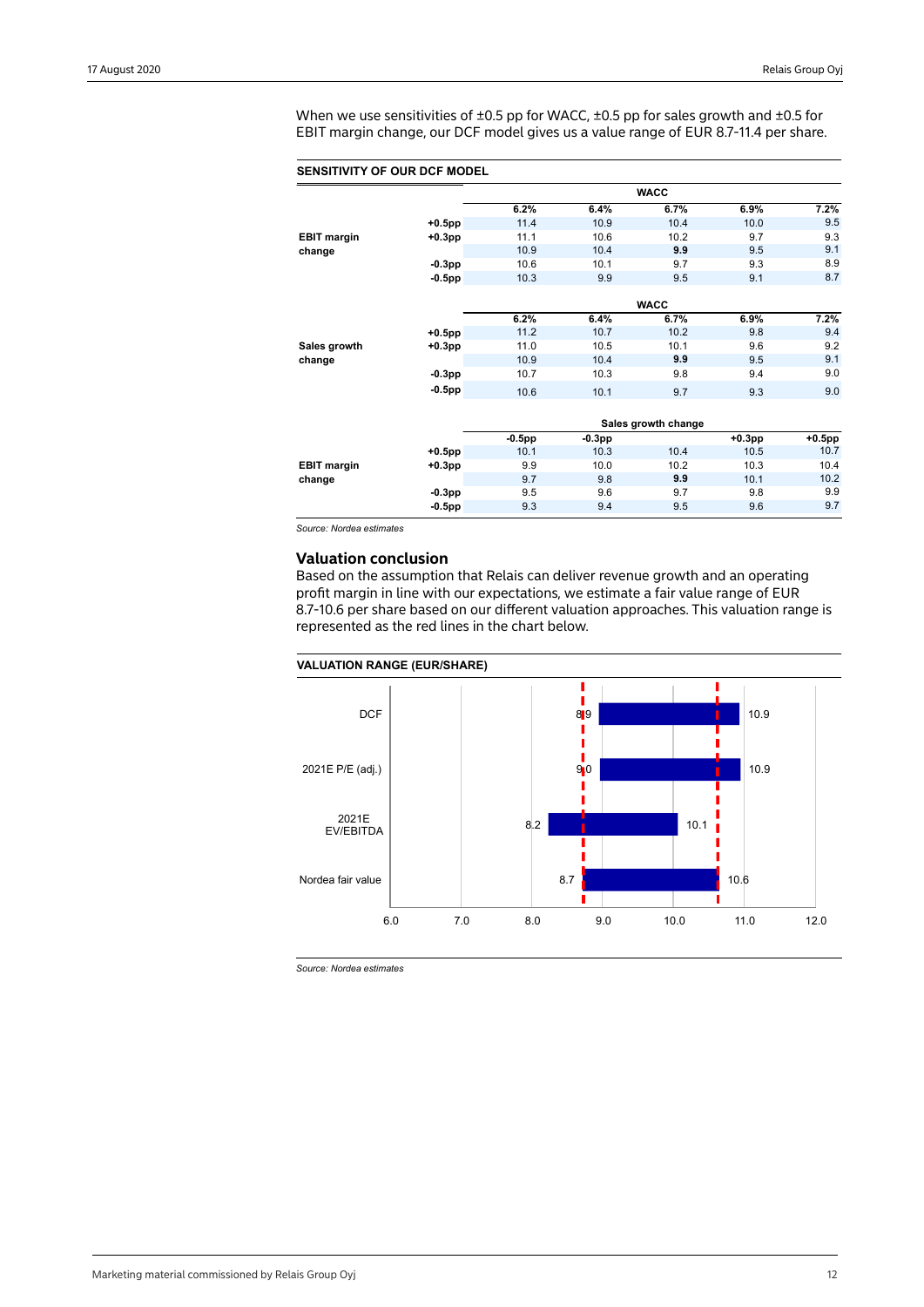## **Peers**

We have mainly used European and US automobile spare parts distributors in our peer group for Relais Group. In addition, we look at Nordic non-listed companies engaged in spare parts wholesale and retail sales.

> For Relais' peer group, we use companies that engage mainly in car and spare parts distribution (all except for Thule). We include US companies due to the small number of relevant listed European peers. We note that the US peers have traded on average with higher valuation multiples, but currently trade fairly in line with European peers on EV/EBITDA. US companies trade on average with a 2020E-21E EV/EBITDA of 12.4-12.0x versus European peers at 11.1-13.1x. The US companies are on average more profitable than their European counterparts.

#### **PEER OVERVIEW**

|                             |                                | Price | Mcap               | EV    |      | EV / Sales |       |       | EV / EBITDA |       |       | <b>EV/EBIT</b> |       |
|-----------------------------|--------------------------------|-------|--------------------|-------|------|------------|-------|-------|-------------|-------|-------|----------------|-------|
|                             | <b>Country Local EURm EURm</b> |       |                    |       | 2019 | 2020E      | 2021E | 2019  | 2020E       | 2021E | 2019  | 2020E          | 2021E |
| Peer group                  |                                |       |                    |       |      |            |       |       |             |       |       |                |       |
| Advance Auto Parts Inc      | USA                            | 156   | 9,126              | 9.550 | 1.1x | 1.2x       | 1.1x  | 10.2x | 12.0x       | 10.5x | 13.3x | 16.7x          | 13.8x |
| Auto Partner Sa             | Poland                         | 8     | 222                | 270   | 0.8x | 0.7x       | 0.5x  | 9.6x  | 9.0x        | 8.3x  | 14.5x | 10.5x          | 9.8x  |
| Autozone Inc                | <b>USA</b>                     |       | 1187 23,477 28,176 |       | 2.6x | 2.7x       | 2.6x  | 12.0x | 12.8x       | 12.1x | 14.0x | 15.1x          | 14.3x |
| Inter Cars Sa               | Poland                         | 235   | 755                | 1,075 | 0.5x | 0.5x       | 0.5x  | 10.0x | 12.5x       | 11.8x | 13.9x | 13.6x          | 15.8x |
| Camping World Holdings Inc. | <b>USA</b>                     | 33    | 2.501              | 3.717 | 0.8x | 0.9x       | 0.8x  | 25.0x | 10.1x       | 10.2x | 28.4x | 12.0x          | 12.7x |
| Dometic Group Ab (Publ)     | Sweden                         | 97    | 2,803              | 3,635 | 2.1x | 2.4x       | 2.1x  | 12.2x | 16.3x       | 11.9x | 16.5x | 24.1x          | 15.7x |
| <b>Halfords Group Plc</b>   | UK                             | 171   | 376                | 920   | 0.7x | 0.8x       | 0.7x  | 4.8x  | 10.9x       | 8.6x  | 10.6x | 37.9x          | 28.8x |
| Mekonomen Ab                | Sweden                         | 79    | 435                | 955   | 0.9x | 0.9x       | 0.8x  | 6.3x  | 7.0x        | 6.4x  | 11.7x | 17.2x          | 13.5x |
| O'Reilly Automotive Inc.    | <b>USA</b>                     |       | 461 28,928 31,826  |       | 3.5x | 3.4x       | 3.3x  | 16.1x | 14.7x       | 14.9x | 18.4x | 16.9x          | 17.1x |
| Thule Group Ab              | Sweden                         | 264   | 2,693              | 2.857 | 4.3x | 4.3x       | 4.0x  | 22.2x | 22.8x       | 19.5x | 24.7x | 25.8x          | 21.7x |
|                             |                                |       |                    |       |      |            |       |       |             |       |       |                |       |
| Peer group average          |                                |       |                    |       | 1.7x | 1.8x       | 1.7x  | 12.9x | 12.8x       | 11.4x | 16.6x | 19.0x          | 16.3x |
| Peer group median           |                                |       |                    |       | 1.0x | 1.0x       | 1.0x  | 11.1x | 12.3x       | 11.2x | 14.3x | 16.8x          | 15.0x |
|                             |                                |       |                    |       |      |            |       |       |             |       |       |                |       |
| US peers' average           |                                |       |                    |       | 2.0x | 2.0x       | 2.0x  | 15.8x | 12.4x       | 12.0x | 18.5x | 15.2x          | 14.5x |
| European peers' average     |                                |       |                    |       | 1.5x | 1.6x       | 1.4x  | 10.9x | 13.1x       | 11.1x | 15.3x | 21.5x          | 17.5x |
|                             |                                |       |                    |       |      |            |       |       |             |       |       |                |       |
| Relais (Nordea)             | <b>Finland</b>                 | 8.3   | 140                | 181   | 1.8x | 1.5x       | 1.3x  | 9.8x  | 9.9x        | 8.1x  | 22.1x | 16.9x          | 13.5x |

*Note: closing prices and market capitalisations as of 13 August 2020*

*Source: Refinitiv*

We would find it justified that US peers trade at higher average valuation multiples as they have on average higher profitability with a 2020-21E EBITDA margin of 143-15.6% versus European peers' average of 10.7-11.7%. US peers are also trading with clearly lower dividend yields. However, the European peers are on average expected to continue showing higher sales growth than the US peers.

#### **PEER GROUP KEY FIGURES**

|                             |       | <b>Sales Growth</b> |          |       |       | <b>EBITDA Margin</b> |       |       |         | Div yield % |         |         |
|-----------------------------|-------|---------------------|----------|-------|-------|----------------------|-------|-------|---------|-------------|---------|---------|
|                             | 2018  | 2019                | 2020E    | 2021E | 2018  | 2019                 | 2020E | 2021E | 2018    | 2019        | 2020E   | 2021E   |
| Peer group                  |       |                     |          |       |       |                      |       |       |         |             |         |         |
| Advance Auto Parts Inc      | 4.3%  | 5.1%                | $-6.7%$  | 2.0%  | 10.1% | 10.6%                | 9.7%  | 10.8% | 0.2%    | 0.2%        | 0.2%    | 0.2%    |
| Auto Partner Sa             | 22.9% | 26.0%               | 20.1%    | 23.3% | 7.8%  | 8.3%                 | 7.4%  | 6.5%  | 0.3%    | 0.0%        |         |         |
| Autozone Inc                | 1.1%  | 11.9%               | $-4.3%$  | 4.4%  | 22.2% | 21.7%                | 21.3% | 21.5% | $0.0\%$ | $0.0\%$     | $0.0\%$ | $0.0\%$ |
| Inter Cars Sa               | 12.2% | 11.6%               | $-3.2%$  | 3.9%  | 4.9%  | 5.2%                 | 4.3%  | 4.4%  | 0.3%    | 0.0%        | 0.3%    | 0.3%    |
| Camping World Holdings Inc. | 13.1% | 5.6%                | $-1.8%$  | 4.6%  | 6.7%  | 3.4%                 | 8.5%  | 8.0%  | 1.9%    | 1.9%        | 1.0%    | 1.4%    |
| Dometic Group Ab (Publ)     | 21.2% | $-0.8%$             | $-11.6%$ | 13.5% | 17.9% | 17.1%                | 14.4% | 17.4% | 2.2%    | 2.2%        | 0.9%    | 1.9%    |
| <b>Halfords Group Plc</b>   | 2.1%  | $-0.5%$             | $-6.6%$  | 4.1%  | 9.4%  | 14.6%                | 6.9%  | 8.4%  | 11.3%   | 7.5%        | 0.7%    | 3.2%    |
| Mekonomen Ab                | 21.7% | 47.2%               | 0.2%     | 4.4%  | 9.5%  | 13.5%                | 12.2% | 13.0% | 0.0%    | 0.0%        | 0.2%    | 2.2%    |
| O'Reilly Automotive Inc     | 6.4%  | 11.6%               | 2.7%     | 3.2%  | 21.7% | 21.6%                | 23.1% | 22.1% | 0.0%    | $0.0\%$     | $0.0\%$ | 0.0%    |
| Thule Group Ab              | 1.1%  | 6.8%                | $-1.1%$  | 8.3%  | 19.1% | 19.3%                | 19.1% | 20.6% | 2.7%    | 2.8%        | 2.3%    | 2.9%    |
|                             |       |                     |          |       |       |                      |       |       |         |             |         |         |
| Peer group average          | 10.6% | 12.4%               | $-1.2%$  | 7.2%  | 12.9% | 13.5%                | 12.7% | 13.3% | 1.9%    | 1.5%        | 0.6%    | 1.3%    |
| Peer group median           | 9.3%  | 9.2%                | $-2.5%$  | 4.4%  | 9.8%  | 14.1%                | 10.9% | 11.9% | 0.3%    | 0.1%        | 0.3%    | 1.4%    |
|                             |       |                     |          |       |       |                      |       |       |         |             |         |         |
| US peers' average           | 6.2%  | 8.6%                | $-2.5%$  | 3.6%  | 15.2% | 14.3%                | 15.6% | 15.6% | 0.5%    | 0.5%        | 0.3%    | 0.4%    |
| European peers' average     | 13.5% | 15.0%               | $-0.4%$  | 9.6%  | 11.4% | 13.0%                | 10.7% | 11.7% | 2.8%    | 2.1%        | 0.9%    | 2.1%    |
|                             |       |                     |          |       |       |                      |       |       |         |             |         |         |
| Relais (Nordea)             | 19.9% | 36.6%               | 27.7%    | 6.6%  | 12.1% | 13.5%                | 14.8% | 15.9% |         | 1.2%        | 1.7%    | 2.3%    |

*Source: Refinitiv*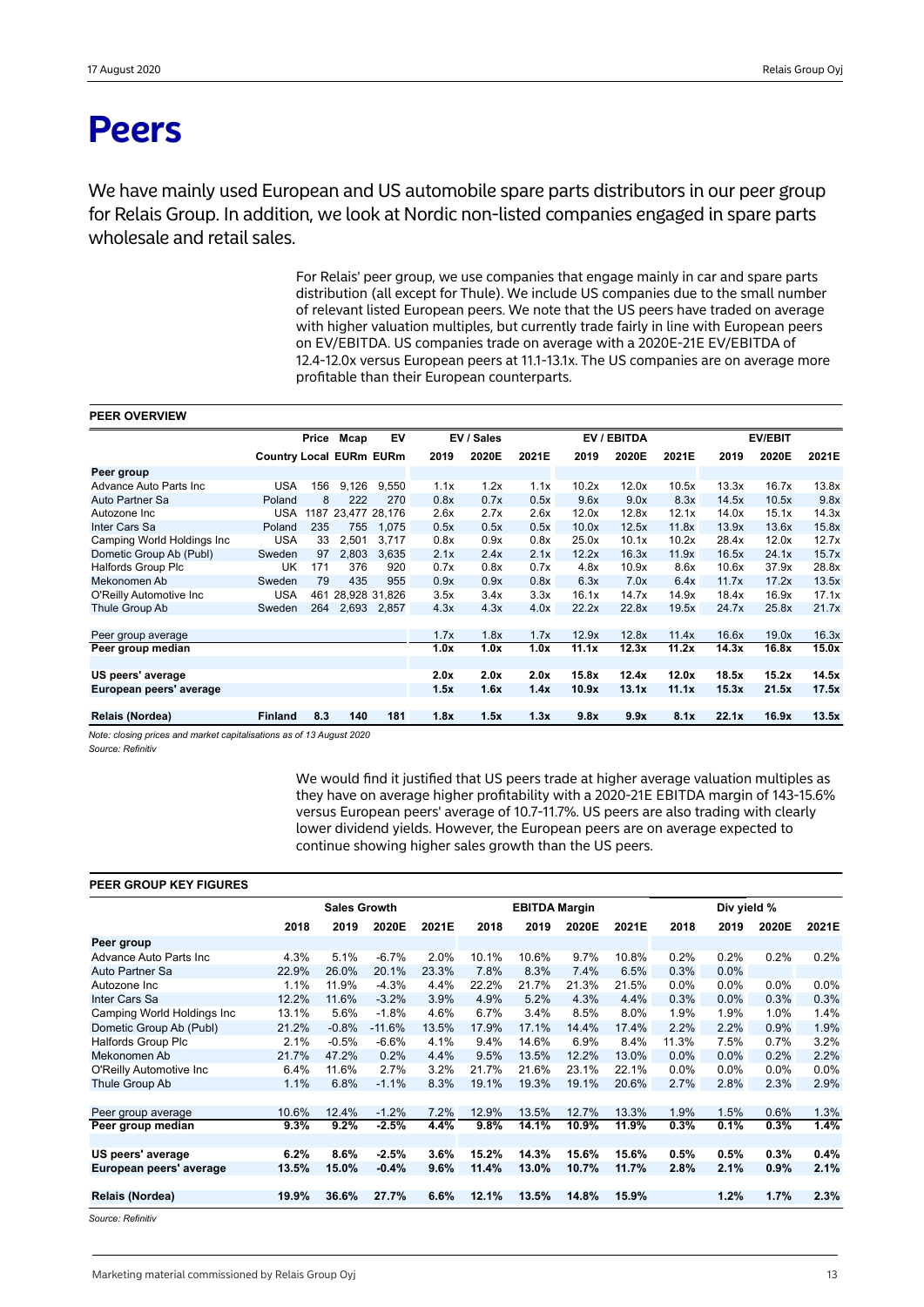## **Detailed estimates**

#### **DETAILED ESTIMATES**

| <b>EURm</b>                   | H1 19   | H <sub>2</sub> 19 | H1 020 |        | H2 20E H1 21E H2 21E |        | 2017   | 2018   | 2019   | 2020E  | 2021E  | 2022E  |
|-------------------------------|---------|-------------------|--------|--------|----------------------|--------|--------|--------|--------|--------|--------|--------|
| <b>Net sales</b>              | 38      | 61                | 59     | 67     | 64                   | 71     | 60     | 72     | 99     | 126    | 135    | 140    |
| Sales growth                  | 12%     | 58%               | 56%    | 10%    | 8%                   | 5%     | 3%     | 20%    | 37%    | 28%    | 7%     | 4%     |
| of which organic              | 3%      | 1%                | 3%     | 0%     | 5%                   | 5%     | $-1%$  | 10%    | 2%     | 1%     | 5%     | 4%     |
| of which structural           | 9%      | 58%               | 54%    | 9%     | 2%                   | 0%     | 3%     | 10%    | 36%    | 26%    | 1%     | 0%     |
| Other operating income        | 0.2     | 0.3               | 0.4    | 0.2    | 0.2                  | 0.2    | 0.2    | 0.4    | 0.5    | 0.6    | 0.4    | 0.4    |
| Materials and services        | $-25$   | $-41$             | $-39$  | $-44$  | $-42$                | $-46$  | $-40$  | $-48$  | $-66$  | $-83$  | $-88$  | $-92$  |
| <b>Gross profit</b>           | 12.4    | 20.7              | 20.3   | 23.1   | 22.1                 | 24.4   | 20.9   | 24.3   | 33.1   | 43.5   | 46.5   | 48.5   |
| Gross margin %                | 32.8%   | 33.8%             | 34.5%  | 34.3%  | 34.6%                | 34.4%  | 34.6%  | 33.6%  | 33.4%  | 34.4%  | 34.5%  | 34.6%  |
| Staff costs                   | $-5$    | $-7$              | -6     | $-7$   | $-7$                 | -8     | -8     | $-10$  | $-12$  | $-13$  | $-15$  | $-17$  |
| Other operating costs         | $-3$    | $-5$              | $-5$   | $-5$   | $-6$                 | $-5$   | $-5$   | $-6$   | $-8$   | $-12$  | $-11$  | $-9$   |
| <b>EBITDA</b>                 | 4.0     | 9.3               | 7.7    | 11.0   | 9.6                  | 11.9   | 8.3    | 8.7    | 13.3   | 18.7   | 21.4   | 23.1   |
| EBITDA margin %               | 10.7%   | 15.2%             | 13.1%  | 16.3%  | 15.0%                | 16.8%  | 13.8%  | 12.1%  | 13.5%  | 14.8%  | 15.9%  | 16.5%  |
| D&A                           | $-1.9$  | $-3.6$            | $-4.0$ | $-4.0$ | $-4.0$               | $-4.0$ | $-2.2$ | $-3.0$ | $-5.5$ | $-8.1$ | $-8.0$ | $-8.0$ |
| of which depreciations        | $-0.2$  | $-0.2$            | $-0.2$ | $-0.2$ | $-0.2$               | $-0.2$ | $-0.3$ | $-0.3$ | $-0.4$ | $-0.4$ | $-0.4$ | $-0.4$ |
| of which amortizations        | $-1.7$  | $-3.4$            | $-3.8$ | $-3.8$ | $-3.8$               | $-3.8$ | $-1.9$ | $-2.7$ | $-5.1$ | $-7.6$ | $-7.6$ | $-7.6$ |
| <b>EBITA</b>                  | 3.9     | 9.1               | 7.5    | 10.8   | 9.4                  | 11.7   | 8.1    | 8.4    | 13.0   | 18.3   | 21.0   | 22.8   |
| <b>NRI</b>                    | 0.0     | 0.0               | 0.0    | 0.0    | 0.0                  | 0.0    | 0.0    | 0.0    | 0.0    | 0.0    | 0.0    | 0.0    |
| Adj. EBITA                    | 3.9     | 9.1               | 7.5    | 10.8   | 9.4                  | 11.7   | 8.1    | 8.4    | 13.0   | 18.3   | 21.0   | 22.8   |
| Adj. EBITA margin %           | 10.3%   | 14.9%             | 12.7%  | 16.0%  | 14.7%                | 16.5%  | 13.4%  | 11.6%  | 13.1%  | 14.5%  | 15.6%  | 16.3%  |
| -growth y/y                   | 10%     | 87%               | 93%    | 19%    | 25%                  | 8%     | $-21%$ | 4%     | 55%    | 41%    | 15%    | 8%     |
| <b>EBITA Bridge</b>           |         |                   |        |        |                      |        |        |        |        | 5.3    | 2.7    | 1.7    |
| Organic                       |         |                   |        |        |                      |        |        |        |        | 0.5    | 2.4    | 2.1    |
| <b>FX</b>                     |         |                   |        |        |                      |        |        |        |        | 0.0    | 0.1    | 0.0    |
| Structural                    |         |                   |        |        |                      |        |        |        |        | 2.9    | 0.1    | 0.0    |
| Cost vs price                 |         |                   |        |        |                      |        |        |        |        | 1.9    | 0.1    | $-0.3$ |
| <b>EBIT</b>                   | 2.2     | 5.7               | 3.7    | 7.0    | 5.6                  | 7.9    | 6.1    | 5.7    | 7.9    | 10.7   | 13.4   | 15.1   |
| EBIT margin %                 | 5.8%    | 9.3%              | 6.2%   | 10.4%  | 8.7%                 | 11.1%  | 10.2%  | 7.9%   | 7.9%   | 8.4%   | 10.0%  | 10.8%  |
| Net financials                | $-1.9$  | $-3.4$            | $-1.4$ | $-0.9$ | $-0.8$               | $-0.7$ | $-0.8$ | $-0.9$ | $-5.4$ | $-2.2$ | $-1.5$ | $-1.5$ |
| <b>PTP</b>                    | 0.2     | 2.3               | 2.3    | 6.1    | 4.8                  | 7.1    | 5.3    | 4.8    | 2.5    | 8.4    | 11.9   | 13.6   |
| Tax                           | $-0.4$  | $-1.5$            | $-1.3$ | $-2.1$ | $-1.8$               | $-2.3$ | $-1.4$ | $-1.5$ | $-1.9$ | $-3.4$ | $-4.1$ | $-4.5$ |
| Minority interest             | $-0.1$  | $-0.1$            | 0.0    | $-0.1$ | $-0.1$               | $-0.1$ | $-0.1$ | $-0.2$ | $-0.2$ | $-0.1$ | $-0.2$ | $-0.2$ |
| Net profit for equity         | $-0.3$  | 0.7               | 0.9    | 3.9    | 2.9                  | 4.7    | 3.8    | 3.1    | 0.4    | 4.9    | 7.6    | 9.0    |
| Net profit                    | $-0.2$  | 0.7               | 1.0    | 4.0    | 3.0                  | 4.8    | 3.9    | 3.3    | 0.6    | 5.1    | 7.8    | 9.2    |
| EPS (undiluted)               | $-0.03$ | 0.05              | 0.06   | 0.23   | 0.17                 | 0.28   | 0.44   | 0.36   | 0.03   | 0.29   | 0.45   | 0.53   |
| Adj. EPS (excl. amortization) | 0.32    | 0.41              | 0.29   | 0.46   | 0.40                 | 0.51   | 0.66   | 0.67   | 0.75   | 0.75   | 0.90   | 0.99   |
| <b>DPS</b>                    |         |                   |        |        |                      |        |        |        | 0.10   | 0.15   | 0.20   | 0.24   |
|                               |         |                   |        |        |                      |        |        |        |        |        |        |        |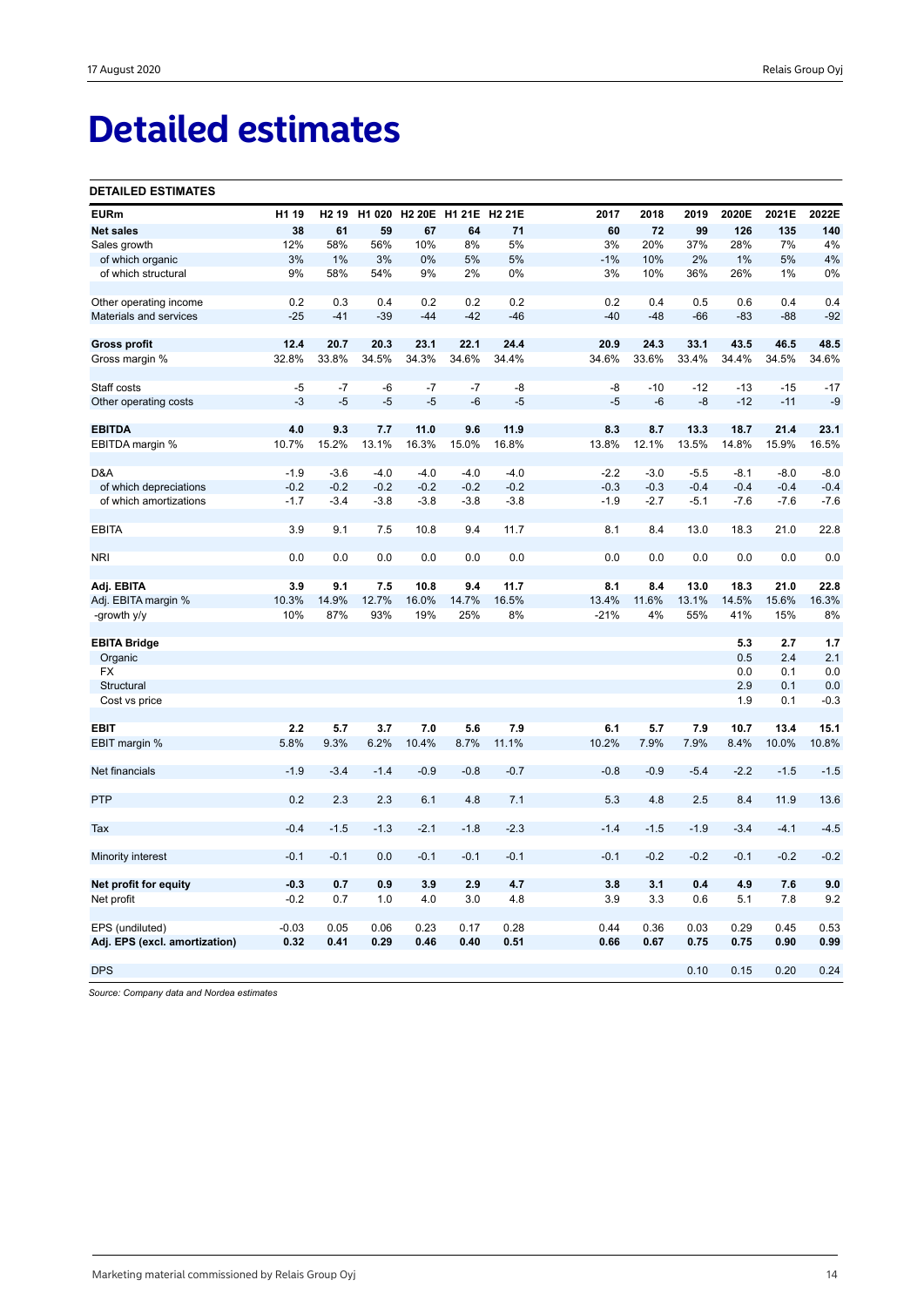## **Risk factors**

Below, we list the main risk factors we find relevant for Relais Group. The purpose of this is not to provide a comprehensive picture of all of the risks that the company may be subject to, but instead to highlight those that we find most relevant. The main risks we identify relate to the general Finnish economy, car spare parts sales and vehicle service business. In addition, the current COVID-19 situation creates high uncertainty regarding consumer behaviour, which could hamper Relais' sales and earnings if people postpone their car service spending.

**General economy**

The car service industry is to some extent dependent on the general economy. In times of strong economic activity, people are more inclined to spend money on car service and upgrades. Typically, unemployment rates decrease at such times, which increases consumers' disposable income.

Currently, the outlook for the Nordic economies has worsened, which could have a negative impact on Relais' sales if people start cutting back on car service spending and/or postpone servicing their cars. The current COVID-19 impact is not clear, but it will most likely be large due to the slowdown in economic activity. The length of the situation is not clear and further downside to economic forecasts persists.

## **Increasing competition**

We note that the car spare parts market is still very fragmented, and should other players take an active role in market consolidation this could hurt the sales prospects of Relais and also profitability if competitors became more aggressive on pricing.

## **Dependency on suppliers**

As Relais is importing its goods and not producing spare parts or equipment itself, the company could be seriously negatively affected if its suppliers are unable to deliver products as agreed or if the quality of products decreases significantly.

The coronavirus situation might cause supply-side problems and extra freight costs, while a prolonged situation might even hamper demand for Relais' spare parts and equipment.

## **Risks related to expansion**

Relais' ambitions to grow fast do not come without costs, investments and risks. M&A could increase costs temporarily, or more long-term in the worst case if acquisitions were to fail or integration was to be executed poorly. Hence it is important for the company to maintain good cost control and clear M&A execution plans so as not to hamper earnings.

## **Dependency on key employees**

Relais is very much dependent on the efforts of its management team and the board of directors. These key persons have substantial knowledge of running listed companies as well as broad sector knowledge. Should these people leave, it might take some time to find replacements, and should key employees join a competitor or start a competing business, this could significantly hamper Relais' business, leading to the loss of clients or even suppliers.

## **Financial position**

Relais has high growth ambitions and hence we do not rule out the need for additional equity to support future M&A activity. An equity issue could dilute the current shareholders' ownership. However, we believe that Relais has limited need for additional capital as the company has recently raised EUR 20m of new capital via its recent IPO and has a strong cash conversion ratio.

## **Substantial amount of intangible assets**

Due to M&A, Relais has accumulated a significant amount of goodwill on its balance sheet and should a future test (in case the company switches to IFRS accounting standards) show a significant decline in the value of goodwill it could have a huge

Competitors consolidating the market could hamper Relais' growth prospects

A sluggish economy could negatively affect car service and spare parts sales

Disturbances by suppliers may affect product availability

If not executed well, high M&A activity may increase costs

Key employees leaving could lead to the loss of clients

A share issue could dilute current shareholders' ownership

Significant writedown of goodwill could worsen the financial position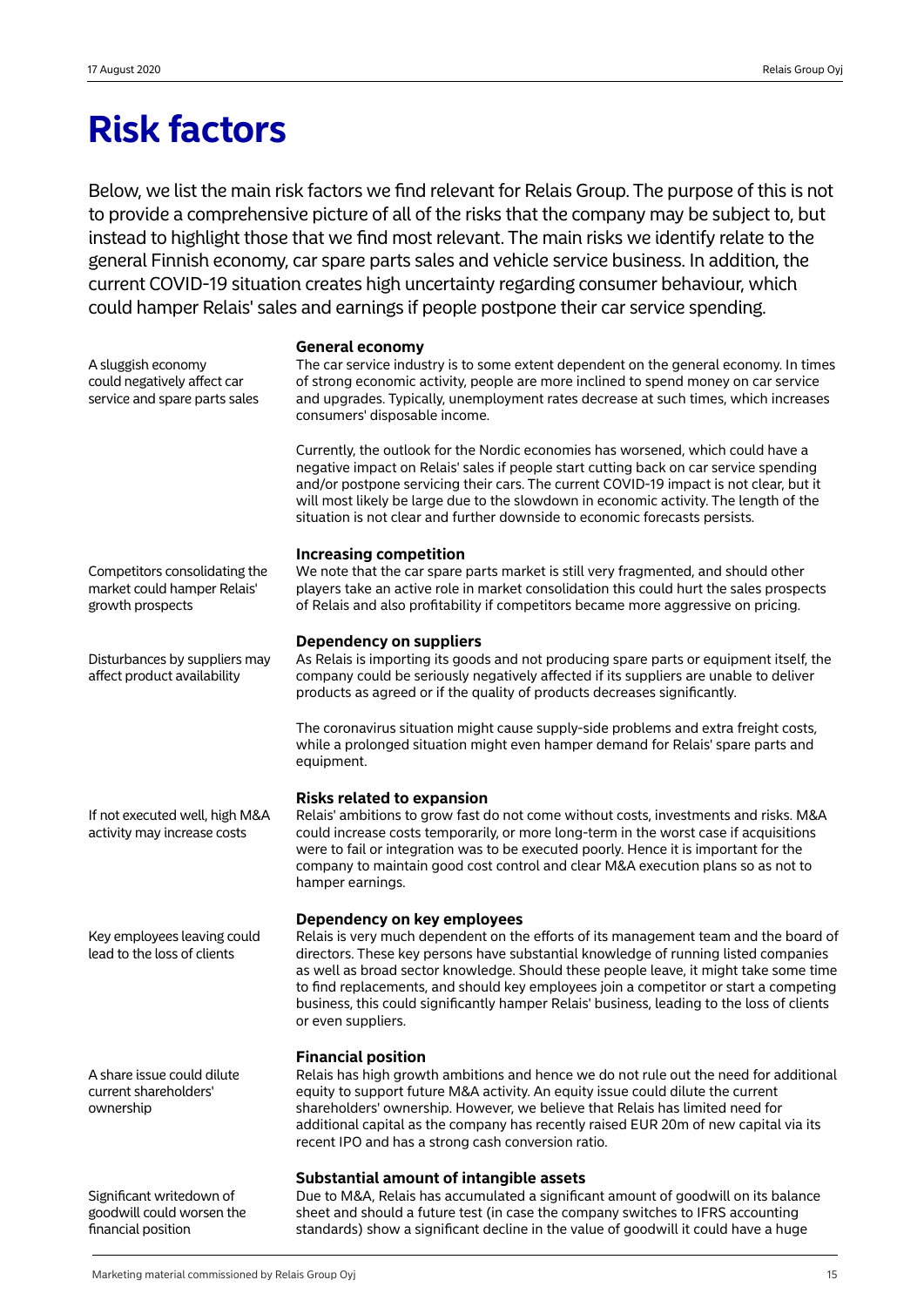impact on the balance sheet and earnings. A weakening balance sheet could limit the possibility of new financing and hence have a negative impact on future M&A and business operations.

## **IT systems**

Crucial IT system failures or slow adaption to new technology can put Relais in a disadvantageous position

Relais is dependent on its IT systems and any disruption in these could affect the company's daily business and reputation or even increase its costs. Also, a slow adaption to new technology could leave Relais in a disadvantageous position versus its competitors.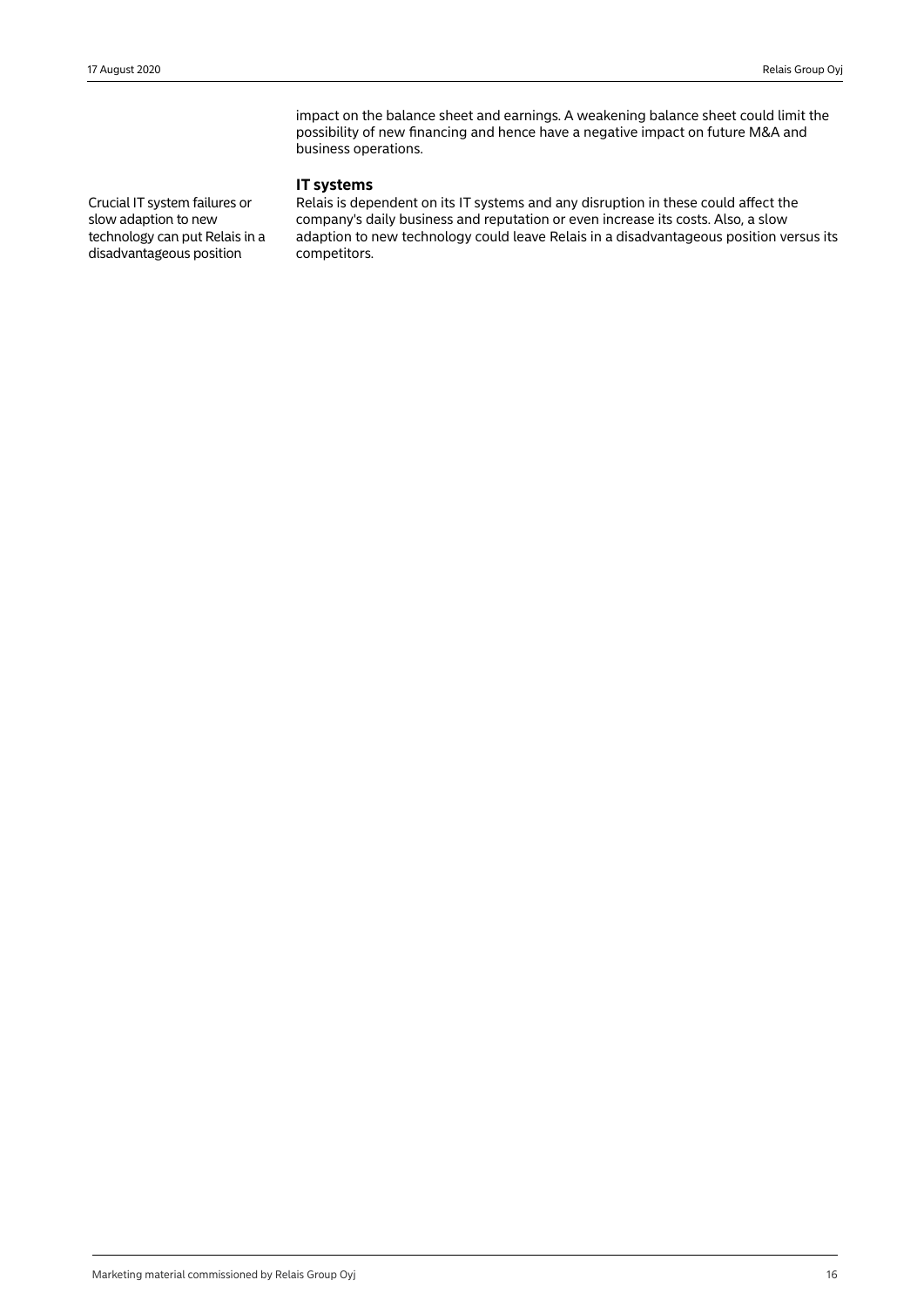# **Reported numbers and forecasts**

| <b>INCOME STATEMENT</b>                       |              |                   |                             |                   |                  |                   |                   |                   |                   |                |                  |
|-----------------------------------------------|--------------|-------------------|-----------------------------|-------------------|------------------|-------------------|-------------------|-------------------|-------------------|----------------|------------------|
| <b>EURm</b>                                   | 2012         | 2013              | 2014                        | 2015              | 2016             | 2017              | 2018              | 2019              | 2020E             | 2021E          | 2022E            |
| <b>Total revenue</b>                          | 31           | 32                | 42                          | 54                | 59               | 60                | 72                | 99                | 126               | 135            | 140              |
| Revenue growth                                | 10.7%        | 3.2%              | 31.3%                       | 28.6%             | 9.1%             | 2.6%              | 19.9%             | 36.6%             | 27.7%             | 6.6%           | 4.0%             |
| of which organic                              | 11.4%        | 4.4%              | 7.0%                        | 8.8%              | 9.5%             | $-0.8%$           | 9.5%              | 2.0%              | 1.3%              | 5.0%           | 4.0%             |
| of which FX                                   | 0.0%         | 0.0%              | 0.0%                        | 0.0%              | 0.0%             | 0.0%              | 0.0%              | $-1.1%$           | 0.2%              | 0.8%           | 0.0%             |
| <b>EBITDA</b>                                 | 0            | 0                 | 0                           | 0                 | 9                | 8                 | 9                 | 13                | 19                | 21             | 23               |
| Depreciation and impairments PPE              | 0            | 0                 | 0                           | 0                 | 0                | 0                 | 0                 | 0                 | 0                 | 0              | $\mathbf 0$      |
| of which leased assets                        | 0            | $\mathbf 0$       | $\mathbf 0$                 | 0                 | 0                | $\mathbf 0$       | $\mathbf 0$       | 0                 | $\mathbf{0}$      | $\mathbf 0$    | $\mathbf 0$      |
| <b>EBITA</b>                                  | 0            | 0                 | 0                           | 0                 | 9                | 8                 | 8                 | 13                | 18                | 21             | 23               |
| Amortisation and impairments                  | 0            | $\pmb{0}$         | $\mathbf 0$                 | 0                 | $-2$             | $-2$              | $-3$              | $-5$              | -8                | -8             | -8               |
| EBIT                                          | n.a.         | n.a.              | n.a.                        | n.a.              | $\overline{7}$   | 6                 | 6                 | 8                 | 11                | 13             | 15               |
| of which associates                           | 0            | $\pmb{0}$         | $\mathbf 0$                 | 0                 | $\mathbf 0$      | $\mathbf 0$       | $\mathbf 0$       | 0                 | $\mathbf 0$       | $\mathbf 0$    | $\mathbf 0$      |
| Associates excluded from EBIT                 | 0            | 0                 | 0                           | 0                 | 0                | 0                 | 0                 | 0                 | $\mathbf 0$       | 0              | $\mathbf 0$      |
| Net financials                                | $\mathbf 0$  | 0                 | $\mathbf 0$                 | $\mathbf 0$       | $-1$             | $-1$              | $-1$              | -5                | $-2$              | $-2$           | $-2$             |
| of which lease interest                       | 0            | 0                 | 0                           | 0                 | $\mathbf 0$      | 0                 | $\mathbf 0$       | 0                 | $\mathbf 0$       | $\pmb{0}$      | $\mathbf 0$      |
| Changes in value, net                         | 0            | $\mathbf 0$       | $\mathbf 0$                 | $\mathbf 0$       | $-2$             | $\mathbf 0$       | $\mathbf 0$       | $\mathbf 0$       | $\mathbf 0$       | $\mathbf 0$    | $\mathbf 0$      |
| Pre-tax profit                                | 0            | 0                 | 0                           | 0                 | 4                | 5                 | 5                 | 2                 | 8                 | 12             | 14               |
| Reported taxes                                | 0            | $\mathbf 0$       | $\mathbf 0$                 | 0                 | $-1$             | $-1$              | $-2$              | $-2$              | $-3$              | $-4$           | $-4$             |
| Net profit from continued operations          | 0<br>0       | 0<br>$\mathbf{0}$ | $\mathbf 0$<br>$\mathbf{0}$ | 0<br>$\mathbf{0}$ | 3<br>$\mathbf 0$ | 4<br>$\mathbf{0}$ | 3<br>$\mathbf{0}$ | 1<br>$\mathbf{0}$ | 5<br>$\mathbf{0}$ | 8<br>0         | 9<br>$\mathbf 0$ |
| Discontinued operations<br>Minority interests | 0            | 0                 | 0                           | 0                 | $-1$             | 0                 | 0                 | 0                 | 0                 | 0              | 0                |
| Net profit to equity                          | $\mathbf 0$  | $\mathbf 0$       | $\mathbf 0$                 | 0                 | $\overline{2}$   | $\overline{4}$    | 3                 | $\mathbf{0}$      | 5                 | 8              | 9                |
| EPS, EUR                                      | n.a.         | n.a.              | n.a.                        | n.a.              | 0.22             | 0.42              | 0.34              | 0.03              | 0.28              | 0.42           | 0.50             |
| DPS, EUR                                      | 0.00         | 0.00              | 0.00                        | 0.00              | 0.00             | 0.00              | 0.00              | 0.10              | 0.15              | 0.20           | 0.24             |
| of which ordinary                             | 0.00         | 0.00              | 0.00                        | 0.00              | 0.00             | 0.00              | 0.00              | 0.10              | 0.15              | 0.20           | 0.24             |
| of which extraordinary                        | 0.00         | 0.00              | 0.00                        | 0.00              | 0.00             | 0.00              | 0.00              | 0.00              | 0.00              | 0.00           | 0.00             |
|                                               |              |                   |                             |                   |                  |                   |                   |                   |                   |                |                  |
| Profit margin in percent                      |              |                   |                             |                   |                  |                   |                   |                   |                   |                |                  |
| <b>EBITDA</b>                                 | 0.0%         | 0.0%              | $0.0\%$                     | 0.0%              | 15.2%            | 13.8%             | 12.1%             | 13.5%             | 14.8%             | 15.9%          | 16.5%            |
| <b>EBITA</b>                                  | 0.0%         | 0.0%              | 0.0%                        | 0.0%              | 14.5%            | 13.4%             | 11.6%             | 13.1%             | 14.5%             | 15.6%          | 16.3%            |
| EBIT                                          | n.a.         | n.a.              | n.a.                        | n.a.              | 11.6%            | 10.2%             | 7.9%              | 7.9%              | 8.4%              | 10.0%          | 10.8%            |
|                                               |              |                   |                             |                   |                  |                   |                   |                   |                   |                |                  |
| <b>Adjusted earnings</b>                      |              |                   |                             |                   |                  |                   |                   |                   |                   |                |                  |
| EBITDA (adj)                                  | 0            | 0                 | $\mathbf 0$                 | $\mathbf 0$       | 11               | 8                 | 9                 | 13                | 19                | 21             | 23               |
| EBITA (adj)                                   | 0            | 0                 | 0                           | 0                 | 10               | 8                 | 8                 | 13                | 18                | 21             | 23               |
| EBIT (adj)                                    | 0            | $\mathbf 0$       | $\mathbf 0$                 | $\mathbf 0$       | 8                | 6                 | 6                 | 8                 | 11                | 13             | 15               |
| EPS (adj, EUR)                                | n.a.         | n.a.              | n.a.                        | n.a.              | 0.40             | 0.42              | 0.34              | 0.29              | 0.28              | 0.42           | 0.50             |
|                                               |              |                   |                             |                   |                  |                   |                   |                   |                   |                |                  |
| Adjusted profit margins in percent            |              |                   |                             |                   |                  |                   |                   |                   |                   |                |                  |
| EBITDA (adj)                                  | 0.0%         | 0.0%              | 0.0%                        | 0.0%              | 18.0%            | 13.8%             | 12.1%             | 13.5%             | 14.8%             | 15.9%          | 16.5%            |
| EBITA (adj)                                   | 0.0%         | 0.0%              | $0.0\%$                     | 0.0%              | 17.3%            | 13.4%             | 11.6%             | 13.1%             | 14.5%             | 15.6%          | 16.3%            |
| EBIT (adj)                                    | 0.0%         | 0.0%              | 0.0%                        | 0.0%              | 14.4%            | 10.2%             | 7.9%              | 7.9%              | 8.4%              | 10.0%          | 10.8%            |
|                                               |              |                   |                             |                   |                  |                   |                   |                   |                   |                |                  |
| <b>Performance metrics</b>                    |              |                   |                             |                   |                  |                   |                   |                   |                   |                |                  |
| CAGR last 5 years                             |              |                   |                             |                   |                  |                   |                   |                   |                   |                |                  |
| Net revenue                                   | n.a.         | n.a.              | n.a.                        | 17.6%             | 16.0%            | 14.3%             | 17.8%             | 18.7%             | 18.5%             | 18.0%          | 18.3%<br>22.7%   |
| <b>EBITDA</b><br><b>EBIT</b>                  | n.m.<br>n.a. | n.m.<br>n.a.      | n.m.<br>n.a.                | n.m.<br>n.a.      | n.m.<br>n.a.     | n.m.<br>n.a.      | n.m.<br>n.a.      | n.m.<br>n.a.      | n.m.<br>n.a.      | 19.1%<br>14.4% | 19.8%            |
| <b>EPS</b>                                    | n.a.         | n.a.              | n.a.                        | n.a.              | n.a.             | n.a.              | n.a.              | n.a.              | n.a.              | 14.2%          | 3.8%             |
| <b>DPS</b>                                    | n.m.         | n.m.              | n.m.                        | n.m.              | n.m.             | n.m.              | n.m.              | n.m.              | n.m.              | n.m.           | n.m.             |
| Average last 5 years                          |              |                   |                             |                   |                  |                   |                   |                   |                   |                |                  |
| Average EBIT margin                           | n.a.         | n.a.              | n.a.                        | n.a.              | n.a.             | n.a.              | n.a.              | n.a.              | 8.9%              | 8.9%           | 9.2%             |
| Average EBITDA margin                         | n.a.         | n.a.              | 0.0%                        | 0.0%              | 4.1%             | 7.0%              | 9.0%              | 11.4%             | 13.9%             | 14.3%          | 14.9%            |
|                                               |              |                   |                             |                   |                  |                   |                   |                   |                   |                |                  |
| <b>VALUATION RATIOS - ADJUSTED EARNINGS</b>   |              |                   |                             |                   |                  |                   |                   |                   |                   |                |                  |
| <b>EURm</b>                                   | 2012         | 2013              | 2014                        | 2015              | 2016             | 2017              | 2018              | 2019              | 2020E             | 2021E          | 2022E            |
| $P/E$ (adj)                                   | n.a.         | n.a.              | n.a.                        | n.a.              | n.a.             | n.a.              | n.a.              | 28.0              | 31.5              | 20.5           | 17.3             |
| EV/EBITDA (adj)                               | n.a.         | n.a.              | n.a.                        | n.a.              | n.a.             | n.a.              | n.a.              | 10.2              | 10.4              | 8.6            | 7.4              |
| EV/EBITA (adj)                                | n.a.         | n.a.              | n.a.                        | n.a.              | n.a.             | n.a.              | n.a.              | 10.5              | 10.6              | 8.7            | 7.5              |
| EV/EBIT (adj)                                 | n.a.         | n.a.              | n.a.                        | n.a.              | n.a.             | n.a.              | n.a.              | 17.3              | 18.3              | 13.7           | 11.3             |
| <b>VALUATION RATIOS - REPORTED EARNINGS</b>   |              |                   |                             |                   |                  |                   |                   |                   |                   |                |                  |
| <b>EURm</b>                                   | 2012         | 2013              | 2014                        | 2015              | 2016             | 2017              | 2018              | 2019              | 2020E             | 2021E          | 2022E            |
| P/E                                           | n.a.         | n.a.              | n.a.                        | n.a.              | n.a.             | n.a.              | n.a.              | n.m.              | 31.5              | 20.5           | 17.3             |
| <b>EV/Sales</b>                               | n.a.         | n.a.              | n.a.                        | n.a.              | n.a.             | n.a.              | n.a.              | 1.37              | 1.54              | 1.37           | 1.22             |
| EV/EBITDA                                     | n.a.         | n.a.              | n.a.                        | n.a.              | n.a.             | n.a.              | n.a.              | 10.2              | 10.4              | 8.6            | 7.4              |
| EV/EBITA                                      | n.a.         | n.a.              | n.a.                        | n.a.              | n.a.             | n.a.              | n.a.              | 10.5              | 10.6              | 8.7            | 7.5              |
| EV/EBIT                                       | n.a.         | n.a.              | n.a.                        | n.a.              | n.a.             | n.a.              | n.a.              | 17.3              | 18.3              | 13.7           | 11.3             |
| Dividend yield (ord.)                         | n.a.         | n.a.              | n.a.                        | n.a.              | n.a.             | n.a.              | n.a.              | 1.2%              | 1.7%              | 2.3%           | 2.8%             |
| FCF yield                                     | n.a.         | n.a.              | n.a.                        | n.a.              | n.a.             | n.a.              | n.a.              | $-61.8%$          | $-5.5%$           | 8.6%           | 10.3%            |
| FCF Yield bef A&D, lease adj                  | n.a.         | n.a.              | n.a.                        | n.a.              | n.a.             | n.a.              | n.a.              | 1.4%              | 3.9%              | 8.6%           | 10.3%            |
| Payout ratio                                  | n.a.         | n.a.              | n.a.                        | n.a.              | $0.0\%$          | 0.0%              | $0.0\%$           | 319.0%            | 54.5%             | 47.1%          | 47.8%            |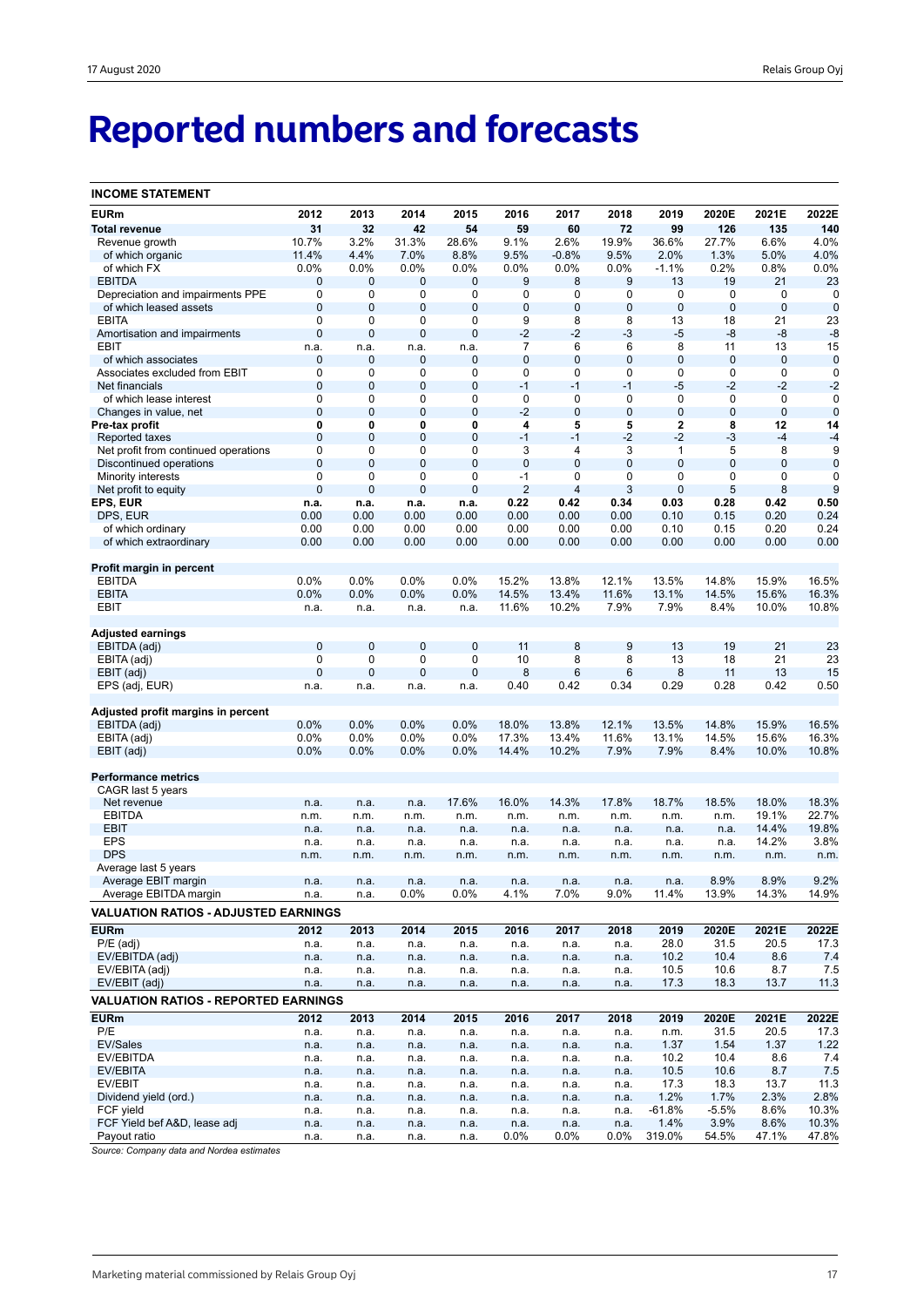| <b>BALANCE SHEET</b>                                                 |                                |                     |                     |                     |                      |                      |                      |                          |                       |                       |                 |
|----------------------------------------------------------------------|--------------------------------|---------------------|---------------------|---------------------|----------------------|----------------------|----------------------|--------------------------|-----------------------|-----------------------|-----------------|
| <b>EURm</b>                                                          | 2012                           | 2013                | 2014                | 2015                | 2016                 | 2017                 | 2018                 | 2019                     | 2020E                 | 2021E                 | 2022E           |
| Intangible assets                                                    | 0                              | 0                   | $\mathbf 0$         | $\mathbf 0$         | 5                    | 7                    | 5                    | 54                       | 61                    | 54                    | 46              |
| of which R&D                                                         | 0                              | 0                   | 0                   | 0                   | $\mathbf 0$          | 0                    | 0                    | 0                        | 0                     | 0                     | 0               |
| of which other intangibles                                           | $\mathbf 0$                    | 0                   | $\mathbf{0}$        | $\overline{0}$      | $\overline{0}$       | $\overline{0}$       | $\mathbf 0$          | $\mathbf{1}$             | $\mathbf{1}$          | $\mathbf{1}$          | $\mathbf{1}$    |
| of which goodwill                                                    | $\mathbf 0$                    | 0                   | $\mathbf 0$         | 0                   | 5                    | $\overline{7}$       | 5                    | 54                       | 61                    | 53                    | 45              |
| Tangible assets                                                      | $\overline{0}$                 | 0                   | $\mathbf 0$         | $\mathbf 0$         | $\mathbf{1}$         | $\mathbf{1}$         | 1                    | $\overline{1}$           | $\overline{1}$        | $\mathbf{1}$          | $\mathbf{1}$    |
| of which leased assets                                               | $\mathbf 0$                    | 0                   | $\Omega$            | 0                   | $\Omega$             | 0                    | $\Omega$             | 0                        | $\mathbf 0$           | $\mathbf 0$           | $\mathbf 0$     |
| Shares associates                                                    | $\Omega$                       | $\mathbf 0$         | $\overline{0}$      | $\overline{0}$      | $\overline{0}$       | $\overline{0}$       | $\Omega$             | $\Omega$                 | $\mathbf 0$           | $\mathbf 0$           | $\Omega$        |
| Interest bearing assets                                              | $\mathbf 0$                    | 0                   | $\mathbf 0$         | 0                   | $\mathbf 0$          | 0                    | 0                    | 0                        | 0                     | $\mathbf 0$           | 0               |
| Deferred tax assets                                                  | $\mathbf 0$                    | $\overline{0}$      | $\overline{0}$      | $\overline{0}$      | $\overline{0}$       | $\overline{0}$       | $\mathbf 0$          | $\mathbf{0}$             | $\overline{0}$        | $\overline{0}$        | $\mathbf 0$     |
| Other non-IB non-current assets                                      | 0                              | 0                   | $\mathbf 0$         | 0                   | 0                    | 0                    | 0                    | 0                        | 0                     | 0                     | $\mathbf 0$     |
| Other non-current assets                                             | $\mathbf 0$                    | $\mathbf 0$         | $\mathbf{0}$        | $\mathbf{0}$        | $\Omega$             | $\mathbf{0}$         | $\Omega$             | $\mathbf{0}$             | $\mathbf 0$           | $\mathbf 0$           | $\mathbf 0$     |
| Total non-current assets                                             | $\Omega$                       | 0                   | $\Omega$            | 0                   | 5                    | 8                    | 6                    | 55                       | 62                    | 54                    | 47              |
| Inventory                                                            | $\overline{0}$                 | $\overline{0}$      | $\overline{0}$      | $\overline{0}$      | 26                   | 27                   | 29                   | 43                       | 49                    | 51                    | 52              |
| Accounts receivable                                                  | $\mathbf 0$                    | 0                   | $\mathbf 0$         | 0                   | 5                    | 8                    | 8                    | 12                       | 13                    | 13                    | 14              |
| Short-term leased assets                                             | $\mathbf 0$                    | 0                   | $\mathbf 0$         | $\mathbf 0$         | $\mathbf 0$          | $\mathbf 0$          | $\overline{0}$       | $\mathbf 0$              | $\mathbf 0$           | $\mathbf 0$           | $\mathbf 0$     |
| Other current assets                                                 | $\mathbf 0$                    | 0                   | $\mathbf 0$         | 0                   | 3                    | $\mathbf{1}$         | $\overline{2}$       | 3                        | $\overline{4}$        | 5                     | 5               |
| Cash and bank                                                        | $\mathbf 0$                    | $\mathbf 0$         | $\mathbf{0}$        | $\mathbf{0}$        | $\mathbf{1}$         | $\overline{2}$       | 2                    | 30                       | 23                    | 26                    | 34              |
| <b>Total current assets</b>                                          | $\Omega$                       | 0                   | $\Omega$            | 0                   | 35                   | 37                   | 42                   | 88                       | 89                    | 95                    | 104             |
| Assets held for sale                                                 | $\overline{0}$                 | $\overline{0}$      | $\overline{0}$      | n.a.                | n.a.                 | n.a.                 | n.a.                 | n.a.                     | n.a.                  | n.a.                  | n.a.            |
| <b>Total assets</b>                                                  | 0                              | 0                   | $\bf{0}$            | 0                   | 40                   | 45                   | 48                   | 143                      | 151                   | 149                   | 151             |
| Shareholders equity                                                  | $\mathbf 0$                    | 0                   | $\mathbf 0$         | 0                   | 6                    | 11                   | 17                   | 64                       | 73                    | 78                    | 83              |
| Of which preferred stocks                                            | $\Omega$                       | $\mathbf 0$         | $\mathbf{0}$        | $\overline{0}$      | $\mathbf 0$          | $\mathbf 0$          | $\Omega$             | $\mathbf{0}$             | $\mathbf 0$           | $\mathbf 0$           | $\Omega$        |
| Of which equity part of hybrid debt                                  | $\mathbf 0$                    | 0                   | $\mathbf 0$         | 0                   | $\mathbf 0$          | 0                    | $\mathbf 0$          | 0                        | 0                     | $\mathbf 0$           | 0               |
| Minority interest                                                    | $\overline{0}$                 | $\overline{0}$      | $\overline{0}$      | $\overline{0}$      | 3                    | 3                    | 1                    | $\overline{0}$           | $\overline{0}$        | $\overline{0}$        |                 |
| <b>Total Equity</b>                                                  | $\mathbf 0$                    | 0                   | $\Omega$            | 0                   | 9                    | 14                   | 17                   | 64                       | 73                    | 78                    | 84              |
| Deferred tax                                                         | $\mathbf 0$                    | $\mathbf 0$         | $\overline{0}$      | $\mathbf 0$         | $\overline{0}$       | $\mathbf 0$          | $\mathbf 0$          | $\overline{2}$           | $\overline{2}$        | $\overline{2}$        | $\overline{2}$  |
| Long term interest bearing debt                                      | $\mathbf 0$                    | 0                   | $\mathbf 0$         | 0                   | 15                   | 11                   | 14                   | 59                       | 57                    | 49                    | 44              |
| Pension provisions                                                   | $\mathbf 0$                    | $\overline{0}$      | $\overline{0}$      | $\overline{0}$      | $\mathbf{0}$         | $\mathbf{0}$         | $\mathbf{0}$         | $\mathbf{0}$             | $\mathbf{0}$          | $\mathbf 0$           | $\mathbf 0$     |
| Other long-term provisions                                           | $\mathbf 0$                    | 0                   | $\mathbf 0$         | 0                   | $\mathbf 0$          | 0                    | 0                    | 0                        | 0                     | $\mathbf 0$           | $\Omega$        |
| Other long-term liabilities                                          | $\mathbf 0$                    | $\overline{0}$      | $\overline{0}$      | $\overline{0}$      | 3                    | $\overline{0}$       | $\overline{2}$       | $\overline{0}$           | $\overline{0}$        | $\overline{0}$        | $\mathbf 0$     |
| Non-current lease debt                                               | $\mathbf 0$                    | 0                   | $\Omega$            | 0                   | 0                    | 0                    | 0                    | 0                        | 0                     | $\mathbf 0$           | $\mathbf 0$     |
| Convertible debt                                                     | $\overline{0}$                 | $\overline{0}$      | $\overline{0}$      | $\mathbf 0$         | $\overline{0}$       | $\overline{0}$       | $\Omega$             | $\overline{0}$           | $\overline{0}$        | $\overline{0}$        | $\overline{0}$  |
| Shareholder debt                                                     | $\mathbf 0$                    | 0                   | $\mathbf 0$         | 0                   | $\mathbf 0$          | 0                    | 0                    | 0                        | 0                     | 0                     | 0               |
| Hybrid debt                                                          | $\mathbf 0$                    | $\overline{0}$      | $\mathbf{0}$        | $\overline{0}$      | $\mathbf 0$          | $\overline{0}$       | $\mathbf 0$          | $\mathbf{0}$             | $\overline{0}$        | $\mathbf 0$           | $\mathbf 0$     |
| Total non-current liabilities                                        | $\mathbf 0$                    | 0                   | $\mathbf 0$         | 0                   | 18                   | 12                   | 16                   | 62                       | 59                    | 52                    | 47              |
| Short-term provisions                                                | $\mathbf 0$                    | $\overline{0}$      | $\mathbf 0$         | $\mathbf 0$         | $\mathbf 0$          | $\mathbf 0$          | $\mathbf 0$          | $\mathbf 0$              | $\mathbf{0}$          | $\mathbf 0$           | $\mathbf 0$     |
| Accounts payable                                                     | $\pmb{0}$                      | 0                   | $\mathbf 0$         | 0                   | 3                    | 4                    | $\overline{4}$       | $\overline{\mathcal{I}}$ | 8                     | 8                     | 8               |
| Current lease debt                                                   | $\Omega$                       | $\overline{0}$      | $\overline{0}$      | $\overline{0}$      | $\overline{0}$       | $\overline{0}$       | $\overline{0}$       | $\overline{0}$           | $\overline{0}$        | $\mathbf 0$           | $\Omega$        |
| Other current liabilities                                            | 0                              | 0                   | $\mathbf 0$         | 0                   | 3                    | 4                    | 5                    | 6                        | 6                     | $\overline{7}$        | 7               |
| Short term interest bearing debt                                     | $\mathbf 0$                    | $\overline{0}$      | $\overline{0}$      | $\overline{0}$      | 8                    | 12                   | 6                    | 5                        | 5                     | 5                     | 5               |
| <b>Total current liabilities</b>                                     | $\mathbf 0$                    | 0                   | $\mathbf 0$         | 0                   | 14                   | 19                   | 15                   | 18                       | 19                    | 20                    | 20              |
| Liabilities for assets held for sale<br>Total liabilities and equity | $\overline{0}$<br>$\mathbf{0}$ | $\overline{0}$<br>0 | $\overline{0}$<br>0 | $\overline{0}$<br>0 | $\overline{0}$<br>40 | $\overline{0}$<br>45 | $\overline{0}$<br>48 | $\mathbf{0}$<br>143      | $\overline{0}$<br>151 | $\overline{0}$<br>149 | $\Omega$<br>151 |
| <b>Balance sheet and debt metrics</b>                                |                                |                     |                     |                     |                      |                      |                      |                          |                       |                       |                 |
| Net debt                                                             | $\mathbf 0$                    | 0                   | $\mathbf 0$         | $\mathbf 0$         | 22                   | 22                   | 18                   | 35                       | 39                    | 28                    | 16              |
| of which lease debt                                                  | 0                              | 0                   | $\mathbf 0$         | 0                   | $\mathbf 0$          | 0                    | $\mathbf 0$          | 0                        | 0                     | 0                     | 0               |
| Working capital                                                      | $\mathbf 0$                    | $\overline{0}$      | $\mathbf 0$         | $\mathbf{0}$        | 28                   | 28                   | 31                   | 46                       | 52                    | 54                    | 55              |
| Invested capital                                                     | $\Omega$                       | 0                   | $\Omega$            | $\Omega$            | 34                   | 36                   | 37                   | 101                      | 114                   | 109                   | 102             |
| Capital employed                                                     | 0                              | $\mathbf 0$         | $\mathbf 0$         | 0                   | 32                   | 37                   | 37                   | 128                      | 134                   | 132                   | 133             |
| <b>ROE</b>                                                           | n.m.                           | n.m.                | n.m.                | n.m.                | 64.1%                | 44.7%                | 22.7%                | 1.0%                     | 7.2%                  | 10.1%                 | 11.1%           |
| <b>ROIC</b>                                                          | n.m.                           | n.m.                | n.m.                | n.m.                | 35.3%                | 12.4%                | 11.1%                | 8.0%                     | 6.9%                  | 8.4%                  | 10.1%           |
| <b>ROCE</b>                                                          | n.m.                           | n.m.                | n.m.                | n.m.                | 53.4%                | 17.9%                | 15.7%                | 9.6%                     | 8.4%                  | 10.4%                 | 11.7%           |
|                                                                      |                                |                     |                     |                     |                      |                      |                      |                          |                       |                       |                 |
| Net debt/EBITDA                                                      | n.m.                           | n.m.                | n.m.                | n.m.                | 2.5                  | 2.6                  | 2.0                  | 2.6                      | 2.1                   | 1.3                   | 0.7             |
| Interest coverage                                                    | n.a.                           | n.a.                | n.a.                | n.a.                | n.m.                 | n.m.                 | n.m.                 | n.m.                     | n.m.                  | n.m.                  | n.m.            |
| Equity ratio                                                         | n.m.                           | n.m.                | n.m.                | n.m.                | 15.2%                | 23.8%                | 34.7%                | 44.5%                    | 48.2%                 | 52.0%                 | 55.2%           |
| Net gearing                                                          | n.m.                           | n.m.                | n.m.                | n.m.                | 244.3%               | 152.2%               | 102.0%               | 54.3%                    | 53.6%                 | 36.2%                 | 18.7%           |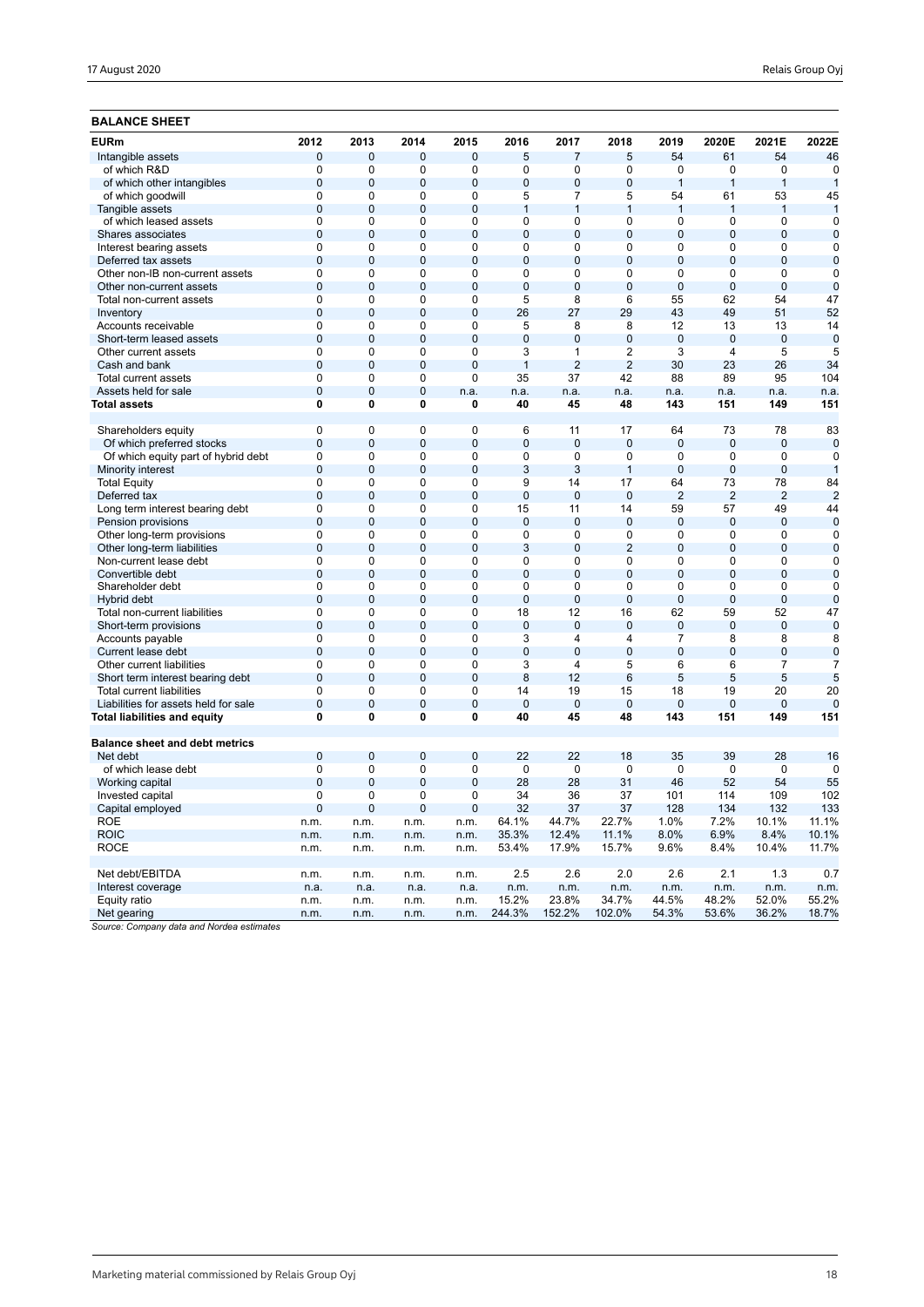### **CASH FLOW STATEMENT**

| UMJN FLUW JIMIEWENI                 |                |                |              |              |              |              |                |                |              |                |                |
|-------------------------------------|----------------|----------------|--------------|--------------|--------------|--------------|----------------|----------------|--------------|----------------|----------------|
| <b>EURm</b>                         | 2012           | 2013           | 2014         | 2015         | 2016         | 2017         | 2018           | 2019           | 2020E        | 2021E          | 2022E          |
| <b>EBITDA (adj) for associates</b>  | 0              | 0              | 0            | $\mathbf 0$  | 9            | 8            | 9              | 13             | 19           | 21             | 23             |
| Paid taxes                          | 0              | 0              | 0            | $\Omega$     | 0            | 0            | $-2$           | $-2$           | $-3$         | $-4$           | -4             |
| Net financials                      | 0              | $\mathbf 0$    | $\mathbf{0}$ | $\mathbf{0}$ | $\mathbf{0}$ | $\mathbf{0}$ | $-1$           | $-6$           | $-2$         | $-2$           | $-2$           |
| Change in provisions                | 0              | 0              | 0            | 0            | 0            | 0            | 0              | $\Omega$       | 0            | 0              | $\Omega$       |
| Change in other LT non-IB           | 0              | 0              | $\mathbf{0}$ | $\mathbf 0$  | 3            | $-3$         | $\overline{2}$ | $-2$           | $\mathbf{0}$ | $\overline{0}$ | $\overline{0}$ |
| Cash flow to/from associates        | 0              | 0              | 0            | 0            | 0            | 0            | 0              | 0              | 0            | 0              | 0              |
| Dividends paid to minorities        | 0              | $\mathbf 0$    | $\mathbf{0}$ | $\mathbf{0}$ | $\mathbf{0}$ | $\mathbf{0}$ | $\mathbf 0$    | $\mathbf{0}$   | $\mathbf{0}$ | $\mathbf{0}$   | $\mathbf 0$    |
| Other adj to reconcile to cash flow | 0              | 0              | 0            | 0            | $-11$        | $-6$         | $-2$           |                | $\Omega$     | $\Omega$       | 0              |
| <b>Funds from operations (FFO)</b>  | 0              | $\bf{0}$       | $\bf{0}$     | $\mathbf 0$  | $\bf{0}$     | 0            | 6              | 5              | 13           | 16             | 17             |
| Change in NWC                       | 0              | 0              | 0            | 0            | $\Omega$     | 0            | $-2$           | -3             | $-7$         | $-2$           | $-1$           |
| Cash flow from operations (CFO)     | 0              | 0              | 0            | $\mathbf 0$  | 0            | 0            | 3              | $\overline{2}$ | 6            | 14             | 16             |
| Capital expenditure                 | 0              | 0              | 0            | 0            | $\Omega$     | 0            | 0              | $\Omega$       | 0            | $\mathbf 0$    | $\mathbf 0$    |
| Free cash flow before A&D           | 0              | 0              | 0            | $\bf{0}$     | 0            | 0            | 3              | 1              | 6            | 13             | 16             |
| Proceeds from sale of assets        | <sup>0</sup>   | 0              | 0            | $\Omega$     | $\Omega$     | $\Omega$     | 0              | 1              | $\Omega$     | $\Omega$       | $\Omega$       |
| Acquisitions                        | 0              | $\overline{0}$ | $\mathbf{0}$ | $\mathbf 0$  | $\Omega$     | $\mathbf 0$  | $-1$           | $-65$          | $-15$        | $\Omega$       | 0              |
| Free cash flow                      | 0              | 0              | $\Omega$     | $\mathbf 0$  | $\Omega$     | 0            | $\overline{2}$ | $-63$          | $-9$         | 13             | 16             |
| Free cash flow bef A&D, lease adj   | $\overline{0}$ | 0              | $\mathbf{0}$ | $\mathbf{0}$ | $\Omega$     | $\mathbf{0}$ | 3              | $\overline{1}$ | 6            | 13             | 16             |
|                                     |                |                |              |              |              |              |                |                |              |                |                |
| Dividends paid                      | $\mathbf{0}$   | 0              | 0            | $\mathbf{0}$ | $\mathbf{0}$ | $\mathbf{0}$ | 0              | $\Omega$       | $-1$         | $-3$           | $-3$           |
| Equity issues / buybacks            | 0              | 0              | 0            | 0            | $\Omega$     | 0            | 0              | 44             | 5            | 0              | $\Omega$       |
| Net change in debt                  | $\Omega$       | $\overline{0}$ | $\Omega$     | $\mathbf{0}$ | $\Omega$     | $\mathbf{0}$ | $\Omega$       | 42             | $-3$         | $-8$           | $-5$           |
| Other financing adjustments         | 0              | 0              | 0            | 0            | 0            | 0            | 0              | 0              | $\Omega$     | 0              | $\Omega$       |
| Other non-cash adjustments          | 0              | $\mathbf 0$    | $\mathbf{0}$ | $\mathbf 0$  | $\mathbf{1}$ | $\mathbf{1}$ | $-2$           | $\overline{4}$ | $\mathbf{0}$ | $\mathbf{0}$   | $\mathbf 0$    |
| Change in cash                      | 0              | 0              | 0            | 0            | $\mathbf{1}$ | $\mathbf{1}$ | 1              | 27             | $-7$         | 3              | 8              |
|                                     |                |                |              |              |              |              |                |                |              |                |                |
| <b>Cash flow metrics</b>            |                |                |              |              |              |              |                |                |              |                |                |
| Capex/D&A                           | n.m.           | n.m.           | n.m.         | n.m.         | 0.0%         | 0.0%         | 6.9%           | 7.3%           | 5.0%         | 5.0%           | 5.0%           |
| Capex/Sales                         | 0.0%           | 0.0%           | 0.0%         | 0.0%         | 0.0%         | 0.0%         | 0.3%           | 0.4%           | 0.3%         | 0.3%           | 0.3%           |
|                                     |                |                |              |              |              |              |                |                |              |                |                |
| Key information                     |                |                |              |              |              |              |                |                |              |                |                |
| Share price year end (/current)     | n.a.           | n.a.           | n.a.         | n.a.         | n.a.         | n.a.         | n.a.           | 8              | 9            | 9              | 9              |
| Market cap.                         | n.a.           | n.a.           | n.a.         | n.a.         | n.a.         | n.a.         | n.a.           | 101            | 155          | 155            | 155            |
| Enterprise value                    | n.a.           | n.a.           | n.a.         | n.a.         | n.a.         | n.a.         | n.a.           | 136            | 194          | 184            | 171            |
| Diluted no. of shares, year-end (m) | 0.0            | 0.0            | 0.0          | 0.0          | 9.1          | 9.1          | 9.1            | 12.3           | 17.9         | 17.9           | 17.9           |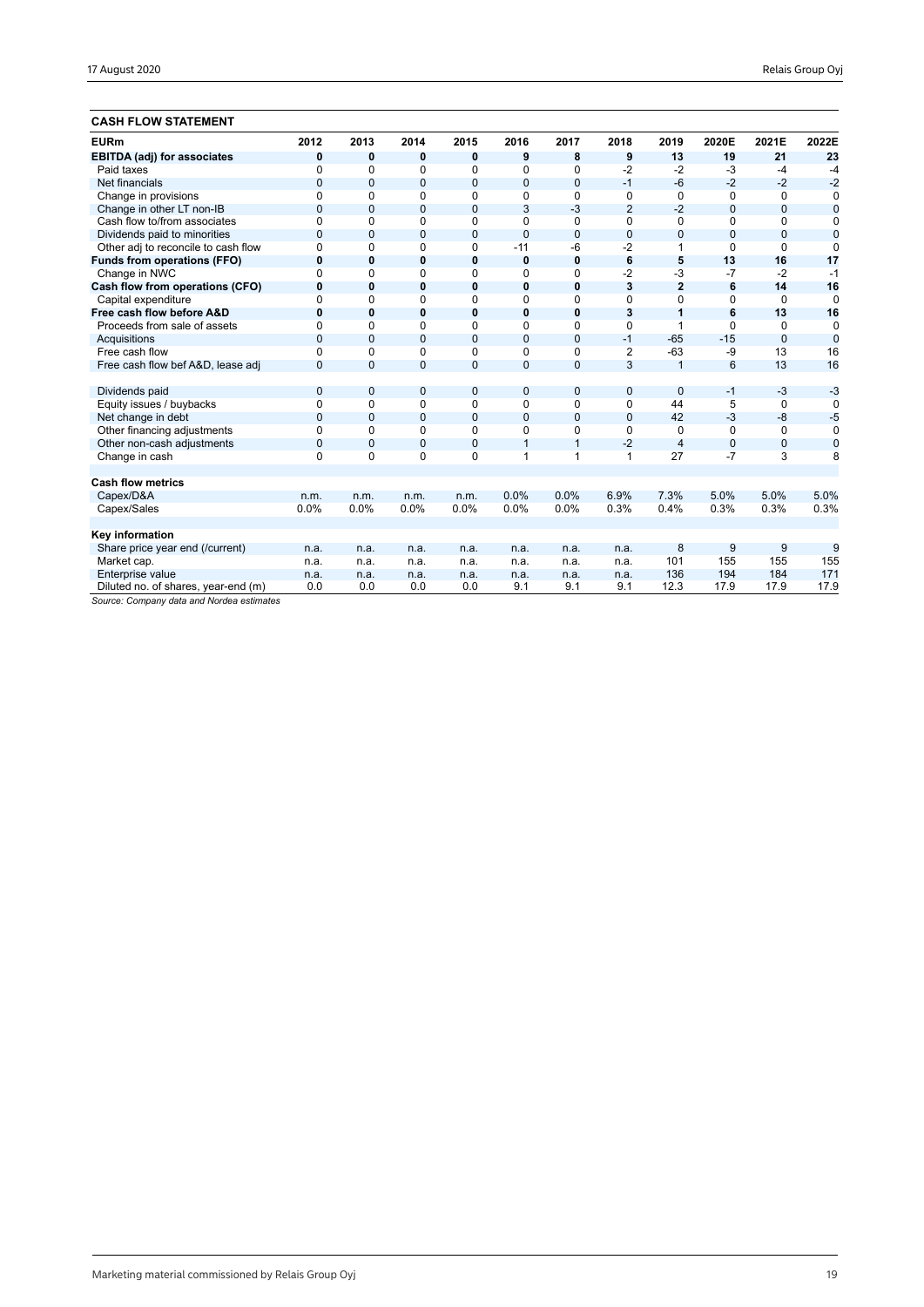## **Disclaimer and legal disclosures**

**Origin of the report**<br>This publication or report originates from: Nordea Bank Abp, including its branches Nordea Danmark, Filial af Nordea Bank Abp, Finland, Nordea Bank Abp, filial i Norge and<br>Nordea Bank Abp, filial i S

Nordea Bank Abp is supervised by the European Central Bank and the Finnish Financial Supervisory Authority and the branches are supervised by the European Central Bank and the Finnish Financial Supervisory Authority and the Financial Supervisory Authorities in their respective countries.

#### **Content of report**

This report has been prepared solely by Nordea Markets.

Opinions or suggestions from Nordea Markets credit and equity research may deviate from one another or from opinions presented by other departments in Nordea. This may typically be the result of differing time horizons, methodologies, contexts or other factors.

The information provided herein is not intended to constitute and does not constitute investment advice nor is the information intended as an offer or solicitation for the purchase or sale of any financial instrument. The information contained herein has no regard to the specific investment objectives, the financial situation or particular needs of any particular recipient. Relevant and specific professional advice should always be obtained before making any investment or credit decision

Opinions or ratings are based on one or more methods of valuation, for instance cash flow analysis, use of multiples, behavioural technical analyses of underlying market movements in combination with considerations of the market situation and the time horizon. Key assumptions of forecasts or ratings in research cited or reproduced appear<br>in the research material from the named sources. The subsequent versions of the report, provided that the relevant company/issuer is treated anew in such later versions of the report.

#### **Validity of the report**

All opinions and estimates in this report are, regardless of source, given in good faith, and may only be valid as of the stated date of this report and are subject to change without notice.

#### **No individual investment or tax advice**

The report is intended only to provide general and preliminary information to investors and shall not be construed as the basis for any investment decision. This report has<br>been prepared by Nordea Markets as general inform individual investor's particular financial situation, existing holdings or liabilities, investment knowledge and experience, investment objective and horizon or risk profile and<br>preferences. The investor must particularly bears the risk of losses in connection with an investment.

Before acting on any information in this report, it is recommendable to consult (without being limited to) one's financial, legal, tax, accounting, or regulatory advisor in any relevant jurisdiction.

The information contained in this report does not constitute advice on the tax consequences of making any particular investment decision. Each investor shall make his/her own appraisal of the tax and other financial merits of his/her investment.

#### **Sources**

This report may be based on or contain information, such as opinions, estimates and valuations which emanate from: Nordea Markets' analysts or representatives, publicly available information, information from other units of Nordea, or other named sources.

To the extent this publication or report is based on or contain information emanating from other sources ("Other Sources") than Nordea Markets ("External Information"),<br>Nordea Markets has deemed the Other Sources to be rel accuracy, adequacy or completeness of the External Information.

#### **Limitation of liability**

Nordea or other associated and affiliated companies assume no liability as regards to any investment, divestment or retention decision taken by the investor on the basis of<br>this report. In no event will Nordea or other ass whether being considered as foreseeable or not) resulting from the information in this report.

#### **Risk information**

The risk of investing in certain financial instruments, including those mentioned in this report , is generally high, as their market value is exposed to a lot of different factors<br>such as the operational and financial con exchange rates, shifts in market sentiments etc. Where an investment or security is denominated in a different currency to the investor's currency of reference, changes in<br>rates of exchange may have an adverse effect on th Estimates of future performance are based on assumptions that may not be realized. When investing in individual shares, the investor may lose all or part of the investments.

#### **Conflicts of interest**

Readers of this document should note that Nordea Markets has received remuneration from the company mentioned in this document for the production of the report. The remuneration is not dependent on the content of the report.

Nordea, affiliates or staff in Nordea, may perform services for, solicit business from, hold long or short positions in, or otherwise be interested in the investments (including derivatives) of any company mentioned in the report.

To limit possible conflicts of interest and counter the abuse of inside knowledge, the analysts of Nordea Markets are subject to internal rules on sound ethical conduct, the management of inside information, handling of unpublished research material, contact with other units of Nordea and personal account dealing. The internal rules have been<br>prepared in accordance with applicable legislation cause others to abuse confidential information. It is the policy of Nordea Markets that no link exists between revenues from capital markets activities and individual analyst remuneration. Nordea and the branches are members of national stockbrokers' associations in each of the countries in which Nordea has head offices. Internal rules have<br>been developed in accordance with recommendations issu Policy, which may be viewed at www.nordea.com/mifid.

#### **Distribution restrictions**

The securities referred to in this report may not be eligible for sale in some jurisdictions. This report is not intended for, and must not be distributed to private customers in the UK or the US. This research report is intended only for, and may be distributed only to, accredited investors, expert investors or institutional investors in Singapore who may<br>contact Nordea Bank, Singapore Branch of 138 M

This publication or report may be distributed by Nordea Bank Abp Singapore Branch, which is subject to the supervision of the European Central Bank, the Finnish Financial<br>Supervisory Authority and the Monetary Authority of

This publication or report may be distributed in the UK to institutional investors by Nordea Bank Abp London Branch of 6th Floor, 5 Aldermanbury Square, London, EC2V<br>7AZ, which is under supervision of the European Central Conduct Authority and Prudential Regulation Authority in the United Kingdom. Details about the extent of our regulation by the Financial Conduct Authority and Prudential<br>Regulation Authority are available from us on reques

This report may not be mechanically duplicated, photocopied or otherwise reproduced, in full or in part, under applicable copyright laws.